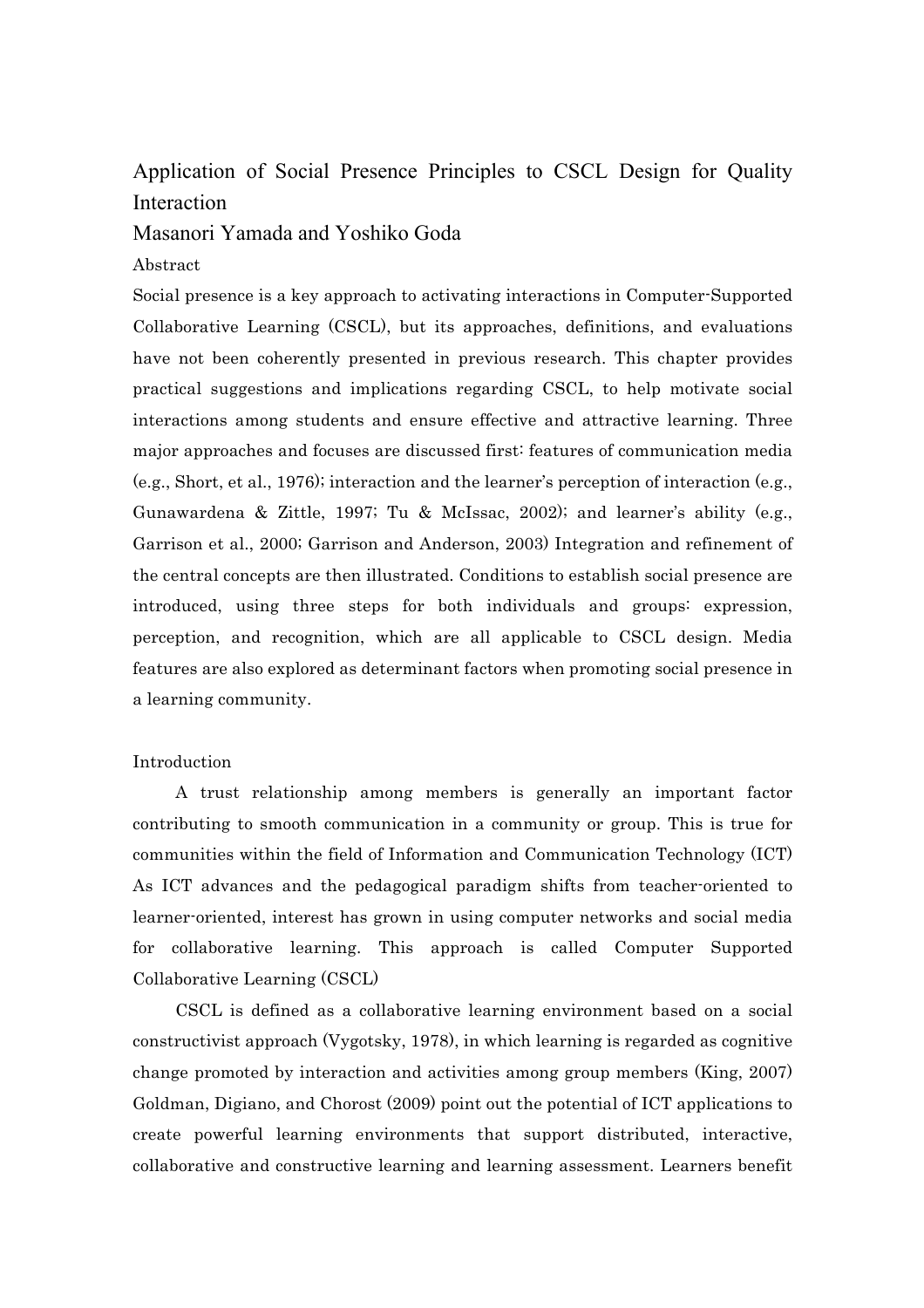from collaborative learning using social media, because electronic collaboration tools provide them with opportunities to solicit and share knowledge while developing common ground or intersubjectivity with their peers and teachers (Hara, Bonk, & Angeli, 2000)

Successful CSCL requires quality interactions; quality interactions need social interaction to establish a group culture, and an exchange of experiences as a foundation for knowledge production (Reneland-Forsman & Ahlbäck, 2007) One of common concerns in CSCL is how to support learners' social interactions, i.e., how to best activate collaborations in a learning community. Social presence, an approach intended to resolve this concern, focuses on quality interactions using CSCL structures as a framework.

Social presence is a concept related to one's perceptions of oneself and others, and to social interactions in a community which could promote a trust relationship and play an important role in promoting CSCL. Social presence was originally defined as the "degree of salience of the other person in the interaction and the consequent salience of the interpersonal relationship" (Short et al., 1976) Social presence seems to increase the learners' satisfaction with learning (Gunawardena & Zittle, 1997) and with social interactions, which are the foundation of social learning (Tu, 2000) Garrison and Anderson (2003) redefined social presence as "the ability of participants in a community of inquiry to project themselves socially and emotionally, as 'real' people, through the medium of communication being used" and introduced the indicators of social presence such as "self-disclosure" and "quoting from other's messages." Social presence is also related to cognitive skills. When social presence is established, cognitive presence, a condition of higher-order thinking and learning, is enhanced and sustained (Garrison & Anderson, 2003) However, there is no consistent agreement on concepts and approaches to social presence among researchers. This is due to the broad diversity of social media, including social software such as Facebook, and Twitter, and to the many mobile devices now available. Further, new research methodology and data analysis methods related to social networks have been introduced, and possible ICT applications to educational settings have been widely expanded in response to research findings and the implications of computer-mediated communication (CMC) associated with CSCL.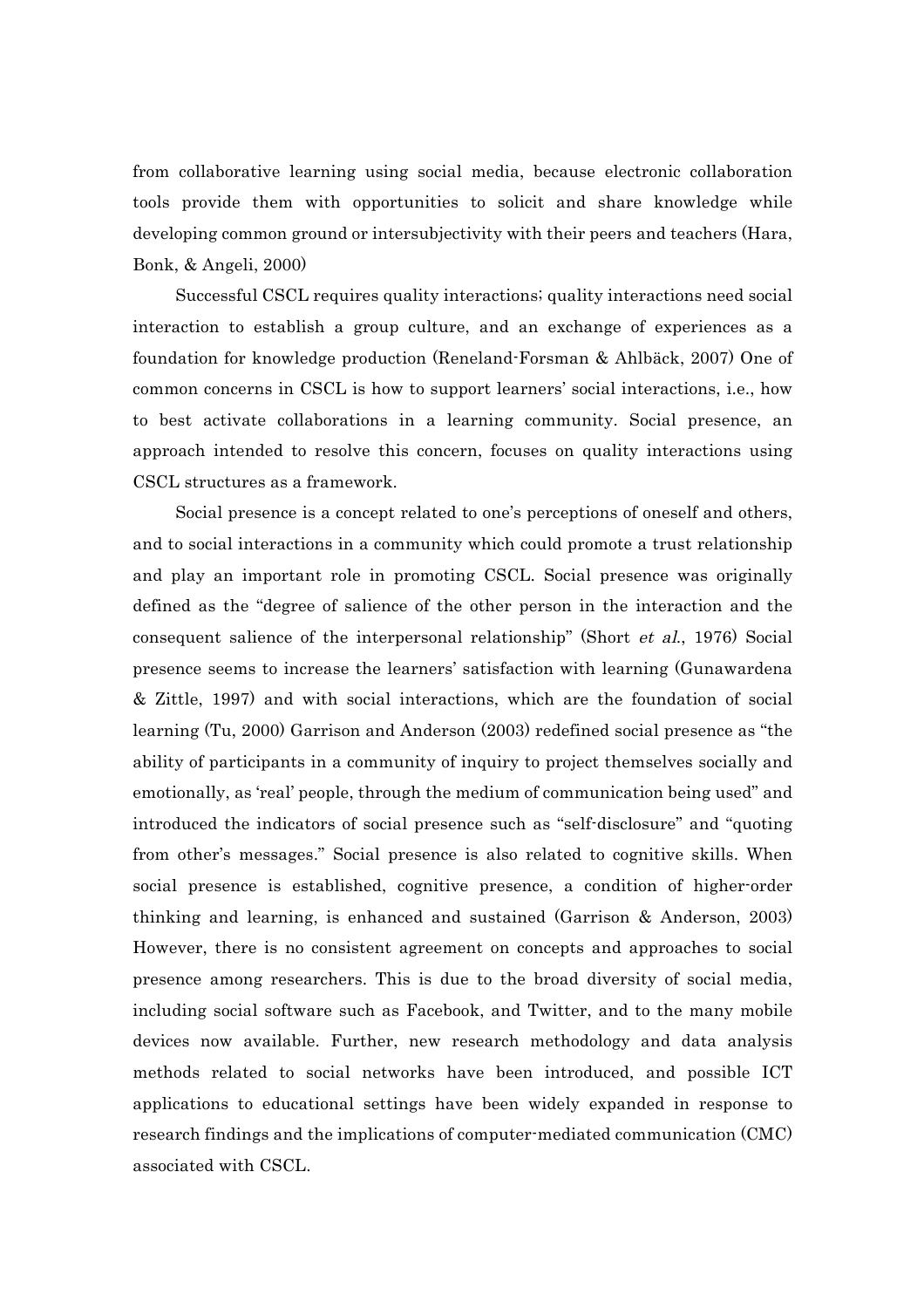This chapter introduces social presence theory as a framework for the design and application of social software for learning, and organizes conditions to promote social presence in the use of social software in educational settings. The intent is to identify major issues of existing social presence theories and to refine concepts of social presence in ICT learning environments, taking currently available social media tools into consideration. We wish to discuss essential conditions and approaches which foster the establishment of social presence for collaborative learning. This work is intended to help instructional designers and developers refer to the conditions and technologies that promote social presence for quality interactions in CSCL.

#### Background

The importance of interaction and collaboration are strongly emphasized for effective and meaningful learning, as a result the current pedagogical paradigm shift to constructivism, social constructivism, and situated learning. Research and practice on CMC for CSCL have increased sharply. CSCL is an interactive learning environment based on the principles of social constructive learning. One of the key issues is how to best ensure active and continuous interaction in CMC (Barnes, 2008) In particular, interpersonal communication should be promoted to ensure an active virtual learning community in social media. Collaborative learning with high interaction between learners in both computer-based and face-to-face situation can promote high performance in the realm of socioemotions such as satisfaction (Benbunan-Fich et al., 2005) To provide readers with a solid background, we will briefly discuss the importance of interactions in CSCL, and of current issues related to social presence.

#### Importance of Interactions in CSCL

Collaborative learning is encouraged within the perspectives of constructivism, social constructivism, and situated learning. From the constructivist viewpoint, it provides opportunities for learners to claim ownership of their learning, learn meaningfully in authentic settings, and offers a recursive, interactive, multi-perspective practice (Nett, 2008). Social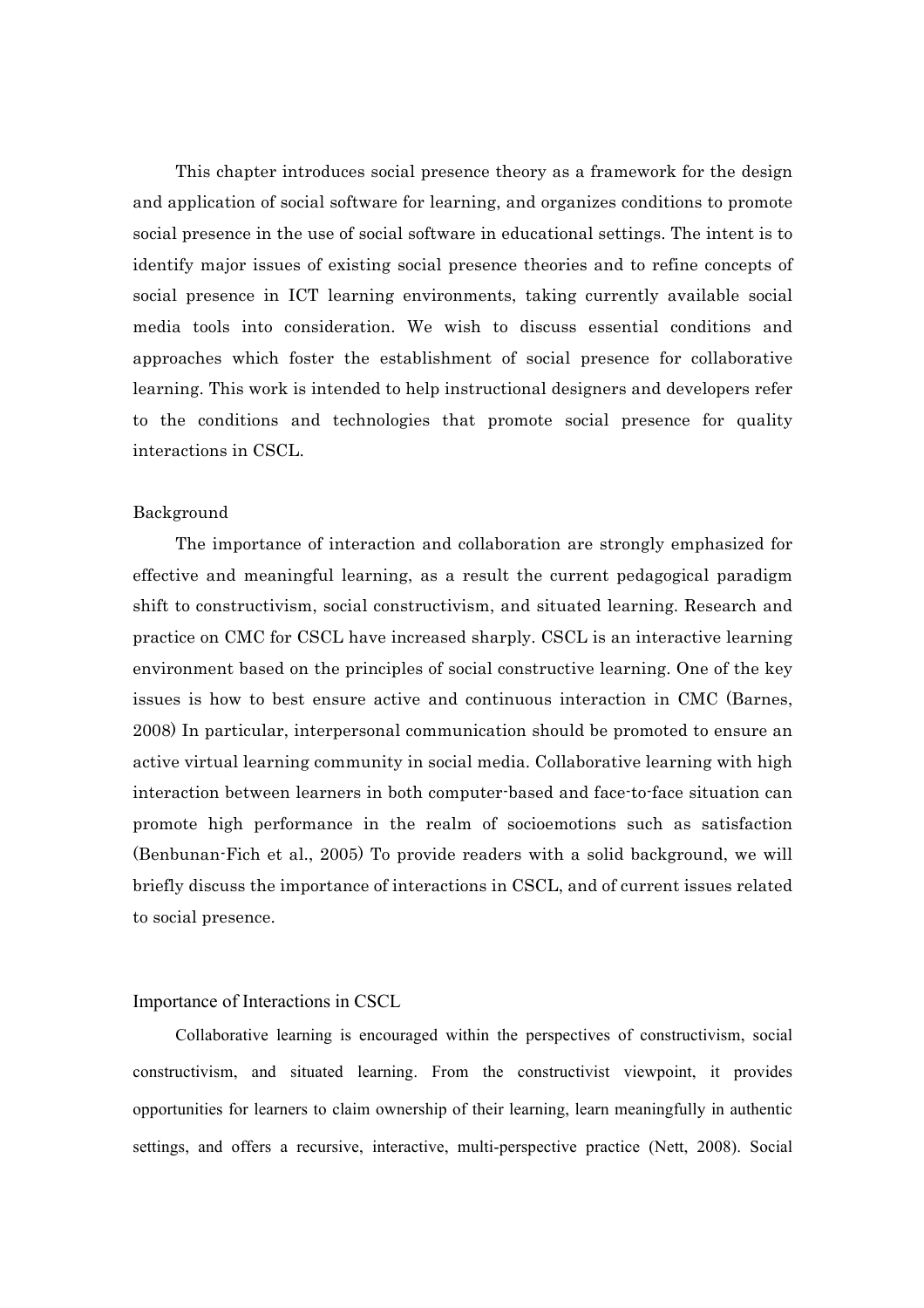constructivists emphasize the socio-cultural dimension of learning (Bruner, 1960), social interactions (Bandura, 1977) and scaffolding with the zone of proximal development (Vygotsky, 1978) Kim (2001) focuses on the importance of culture and context in understanding phenomenon in community for collaborative learning. Based on theories of situated learning, the diversity of members is seen as a factor for success within a community of practice (Wenger, 1998) Learners learn through immersion in meaningful practices based on their backgrounds and experiences within a community (Cazden et al., 1996)

These theoretical backgrounds indicate that "interactions among various types of members are important learning experiences for individuals and the community at large" (Buraphadeja & Dawson, 2008) Learning environments and assignments for collaborative learning should be designed to ensure meaningful learning, authentic settings and contexts, and the interaction of diverse individuals. Collaborative learning differs from cooperative learning; it is also distinct from interactive learning with an underlying premise of consensus building through member-cooperation (Theodore, 1999) This suggests that interaction should be a prerequisite for collaborative learning (Reneland-Forsman & Ahlbäck, 2007)

One of differences between face-to-face collaborative learning and CSCL is that in CSCL communication and interactions are mediated via technology. Lehman and Conceição (2010) point to the importance of a sense of presence in internet-based social settings. A sense of presence in online learning can enhance the relationships among community members (Munro, 1998) For smooth and meaningful interactions, creating of a sense of presence in online settings (as we do in face-to-face settings) should be a first step toward significant communication.

Social presence has proven to be a useful concept when analyzing the conditions needed for virtual learning communities in CSCL. Promoting social presence can create cohesive and interactive learning communities, and can also promote cognitive learning behaviors (Garrison and Anderson, 2003) Goertzen and Kristjánsson (2007) conducted qualitative research on the relationship between social presence and interactive learning in TESOL classes. They suggested that social presence deepened the collaborative learning process as a result of the associated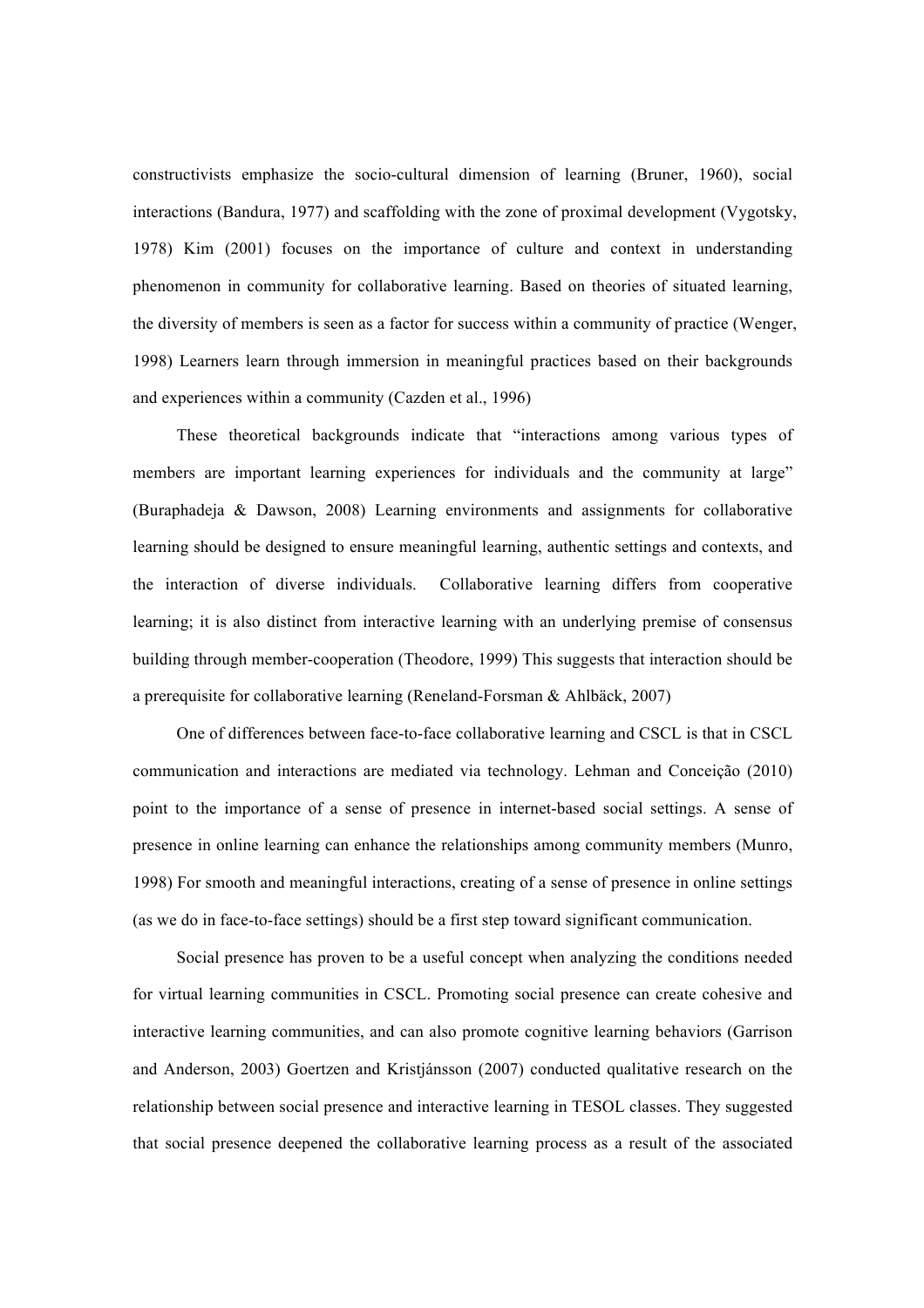promotion of utterance, which activates interpersonal communication and cognitive engagement. Social presence helps educational practitioners and system developers design interactive learning environments.

In this section, we focus on applying concepts of social presence to CSCL design to promote quality interaction. As advanced technologies have become available, diverse ways of collaborative activities can be provided. This affects the design of social presence in CSCL development.

For CSCL design, pedagogical implications should be implemented which consider media selection and evaluation focusing on both the learning process and the learning outcome. CSCL often uses CMCs which involve synchronous and asynchronous communications and variety of media. Media broadly include individual components of software (e.g., text, pictures, animation, audio, video, and real objects), software, including social software such as social networking service (SNS), and electrical and electronic devices. As to media selection, currently e-mail, bulletin board systems (BBS), chat systems, and video conferencing systems are most often used for CSCL. Combinations of computers, mobile phones, game machines and portable devices enable ubiquitous learning.

Media selection is assumed to influence communications. Compared with traditional settings, Hughes (2007) argues that the relative anonymity of online community may overcome exclusion and prejudice based on color of skin, gender, accent, etc., but online communication can also emphasize one's background and characteristics. For example, textual communications provide clues to one's background without everyone being fully aware of them (Hughes & Scott, 2005) Media selection directly affects interactions and the sense of presence in CSCL. Straarman, Krol, and van der Meijden (2005) report that interactions differed in accordance with three collaborative learning conditions; face-to-face without computer, computer-mediated, and face-to-face with computer.

 CMC research highlights features and aspects of online communication relative to learning, examining the process in terms of synchronous vs. asynchronous and formal vs.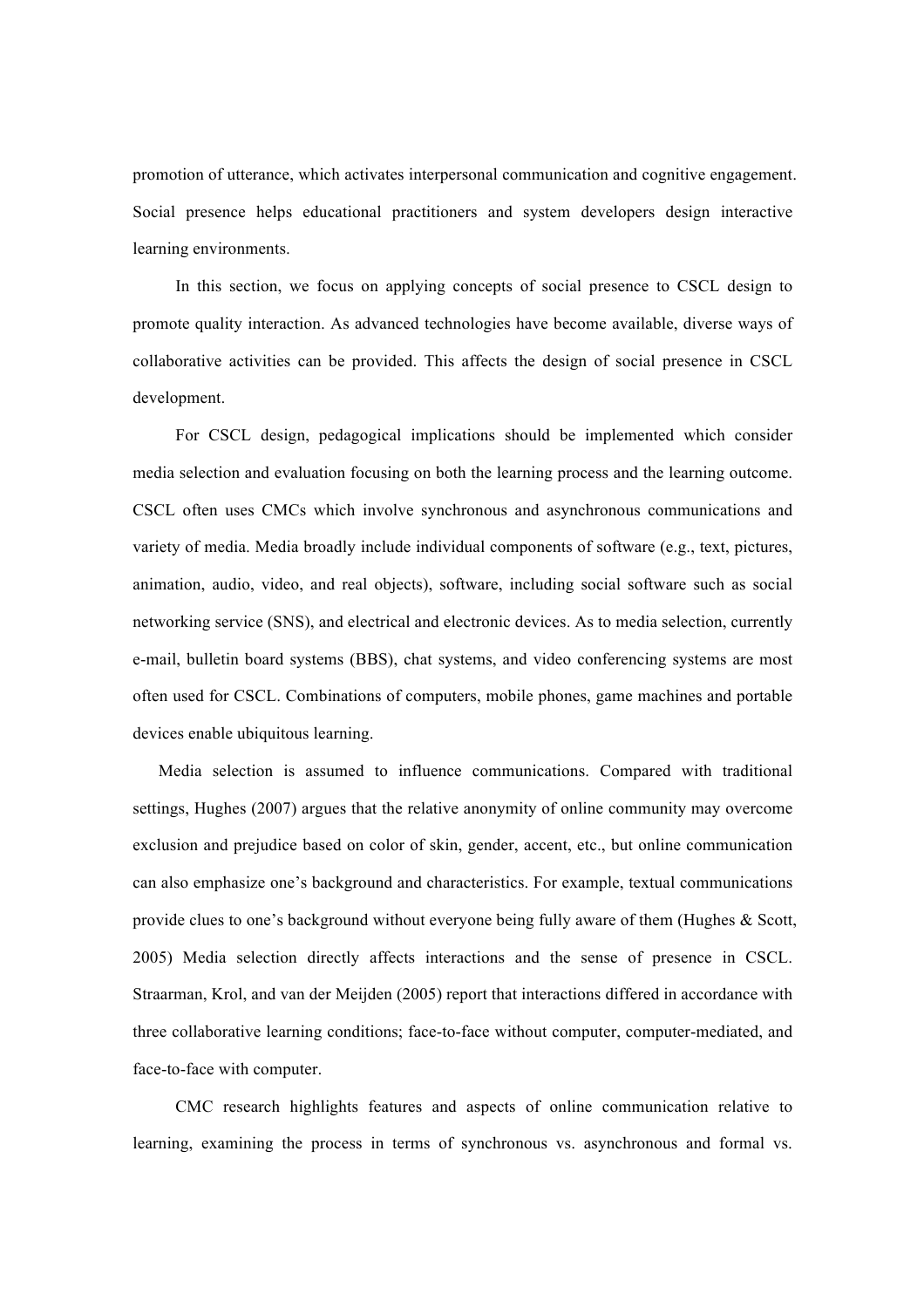informal communications. Online communication is viewed as an artificial experience due to the lack of eye-contact, the lack of a shared social and physical context (Bozkaya, 2008) and the lack of media richness and support for verbal and nonverbal communication behaviors (Burgeon, Buller, & Woodall, 1996) Bozkaya (2008) also criticizes the limited possibilities for informal communication in CMC. Those limitations and restricts increase the significance of social presence design in CSCL.

A lot of research has inferred CMC is beneficial for learning. For example, learning based on asynchronous discussion has the potential to increase learners' levels of thinking, such as critical thinking, upper levels in Bloom's taxonomy and higher-level thinking (e.g. Garrison, Anderson, & Archer 2000; Havard, Du, & Olinzock, 2005) CMC also strongly supports the ideas of social constructivism and situated practice (Buraphadeja & Dawson, 2008) In order to maximize the potential of CMC, features and aspects of online interactions and communications should be selected based on the learning objectives of learning activities and tasks. This has direct influence on the success of the learning process in CSCL.

Evaluation methods and learner interactions should be considered when designing a CSCL learning process (Luppicini, 2007). Visualization of the learning process, cueing, and contents may affect the resulting levels of interaction (Nakahara, 2003) Those factors which might affect the sense of presence and the quality of interactions in CSCL should be taken into account in CSCL designs.

#### Issues Related to Current Concepts of Social Presence

Social presence is essential if CSCL designs are to result in group cohesion and group culture. Increasing social presence could help students promote quality interactions in CSCL. However, there are three main issues related to current social presence concepts that must be applied if designers are to achieve effective CSCL design. Designers must be aware of various definitions of the term "social presence," they must focus on partial perspectives of social presence, and they must be familiar with media-specific concepts.

As to the first issue, there is no universally accepted definition of social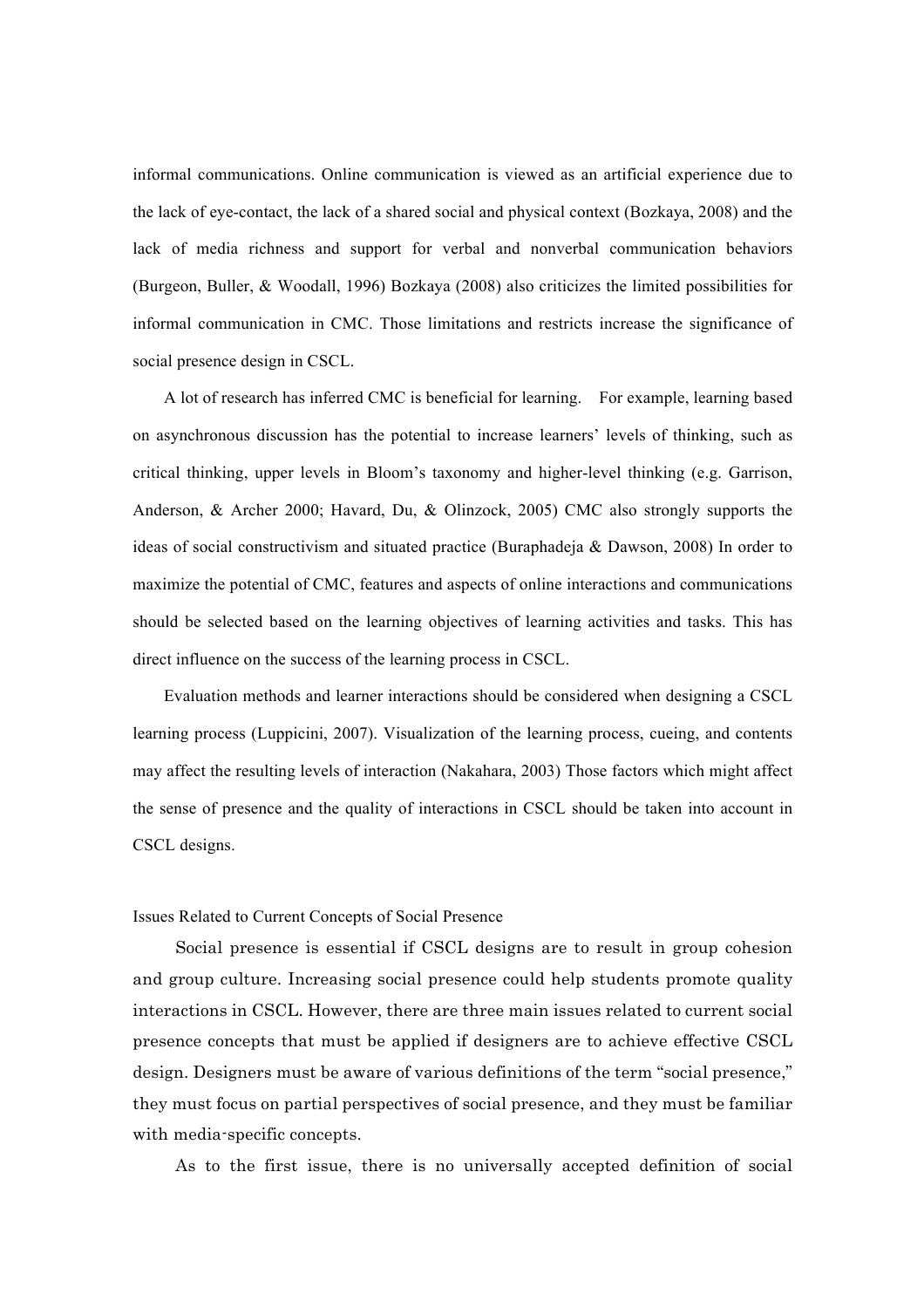presence; the specifics of the concept vary from study to study. This makes the application of principles of social presence difficult and confusing.

In regard to the second, the boundary and focus of each concept seem not to cover what should be covered in terms of social presence. When comparing several well-used concepts, each deals with no more than a fraction of the whole phenomenon of social presence. A unified understanding of social presence is necessary; especially when principles of social presence are used for multi-module CSCL designs with complex conditions for interactions.

The third concern is that existing concepts have tended to be media-specific. More universal and generalized concepts for social presence are necessary to reliably achieve quality interactions using combinations of new technologies for effective CSCL design.

Originally, social presence was understood as the degree to which one person perceived the presence of others when their communications were mediated by tools such as telephones and audiographic TV. As recent information technology has advanced and come to be used in educational settings, many scholars have reconsidered the concept of social presence. Short et al. (1976) define it as the "degree of salience of the other person in the interaction and the consequent salience of the interpersonal relationship." Short (1974) investigated the differences in discussion generated by varied media (face-to-face, audiographic TV, and audio conferencing), from the viewpoint of output. The results reveal that the discussion output generated by face-to-face and audiographic TV surpasses that of audio conferencing. Short (1974) suggested social cues such as eye-contact and gestures strongly influence communication.

Short et al. (1976) suggest that social presence is a concept that explains psychological perception by communication media, both with and without social cues, concerning two features: intimacy, such as eye-contact and smiling (Argyle and Dean, 1965); and immediacy, such as facial expression (Wiener and Mehrabian, 1968)

In the 1990s, as educational practitioners have become increasingly interested in using information and communication technology in education, many researchers interpreted social presence in various ways in their experiments and applied practices. Yamada and Kitamura (2010) have reviewed papers on social presence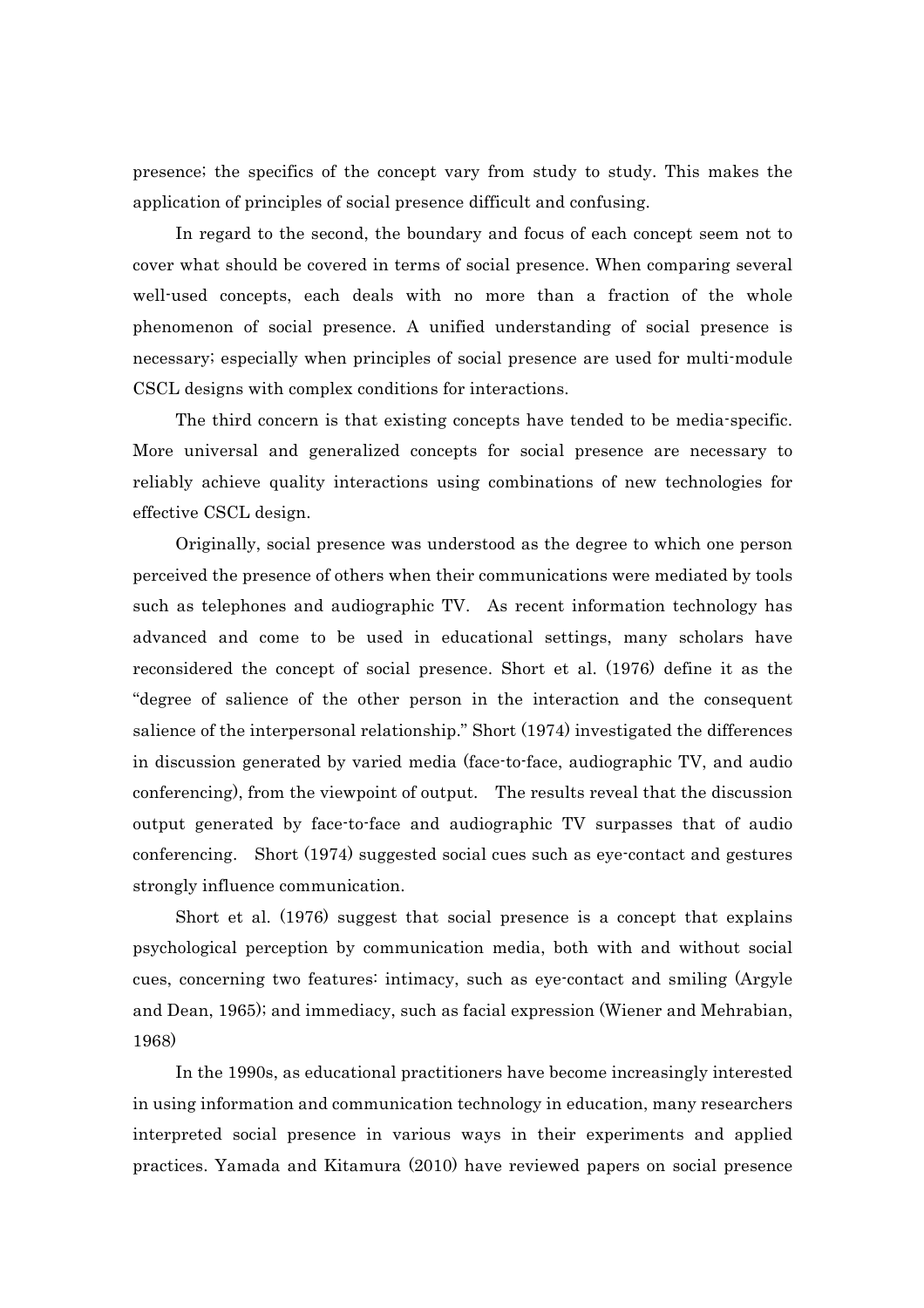and have classified the organized concepts of social presence as displayed in Table 1.

| Researchers                    | Focus                                                                                                         | Evaluation | Definition                    |
|--------------------------------|---------------------------------------------------------------------------------------------------------------|------------|-------------------------------|
| Short<br>al.<br>et             | $% \left( \left( \mathcal{A},\mathcal{A}\right) \right) =\left( \mathcal{A},\mathcal{A}\right)$ of<br>Feature | Perceived  | "the degree of salience of    |
| $(1976)$ etc.                  | communication                                                                                                 |            | the other person in the       |
|                                | media                                                                                                         |            | interaction<br>and<br>the     |
|                                |                                                                                                               |            | consequent salience of the    |
|                                |                                                                                                               |            | interpersonal                 |
|                                |                                                                                                               |            | relationship."(Short et al.,  |
|                                |                                                                                                               |            | 1976)                         |
| Gunawardena and   Interaction, | and                                                                                                           |            | "the degree to which a        |
| Zittle (1997), Tu              | learner's                                                                                                     |            | person is perceived as a      |
| McIssac<br>and                 | perception<br>of                                                                                              |            | "real person" in mediated     |
| $(2002)$ etc.                  | interaction                                                                                                   |            | communication.", "When        |
|                                |                                                                                                               |            | it(interactivity) is realized |
|                                |                                                                                                               |            | and when participants         |
|                                |                                                                                                               |            | notice it, there is 'social   |
|                                |                                                                                                               |            | presence' " (Gunawardena      |
|                                |                                                                                                               |            | and Zittle, 1997)             |
|                                |                                                                                                               |            | degree of feeling,<br>"the    |
|                                |                                                                                                               |            | perception, and reaction to   |
|                                |                                                                                                               |            | another intellectual entity   |
|                                |                                                                                                               |            | in the CMC environment"       |
|                                |                                                                                                               |            | (Tu and McIssac, 2002)        |
| Garrison et<br>al.             | Learner's ability                                                                                             | Expression | "the ability of participants" |
| (2000),<br>Garrison            |                                                                                                               |            | the<br>Community of<br>in     |
| Anderson<br>and                |                                                                                                               |            | Inquiry to project their      |
| $(2003)$ etc                   |                                                                                                               |            | characteristics<br>personal   |
|                                |                                                                                                               |            | the<br>into<br>community,     |
|                                |                                                                                                               |            | thereby<br>presenting         |

Table 1. Concepts and Definitions of Social Presence (Yamada & Kitamura, 2010)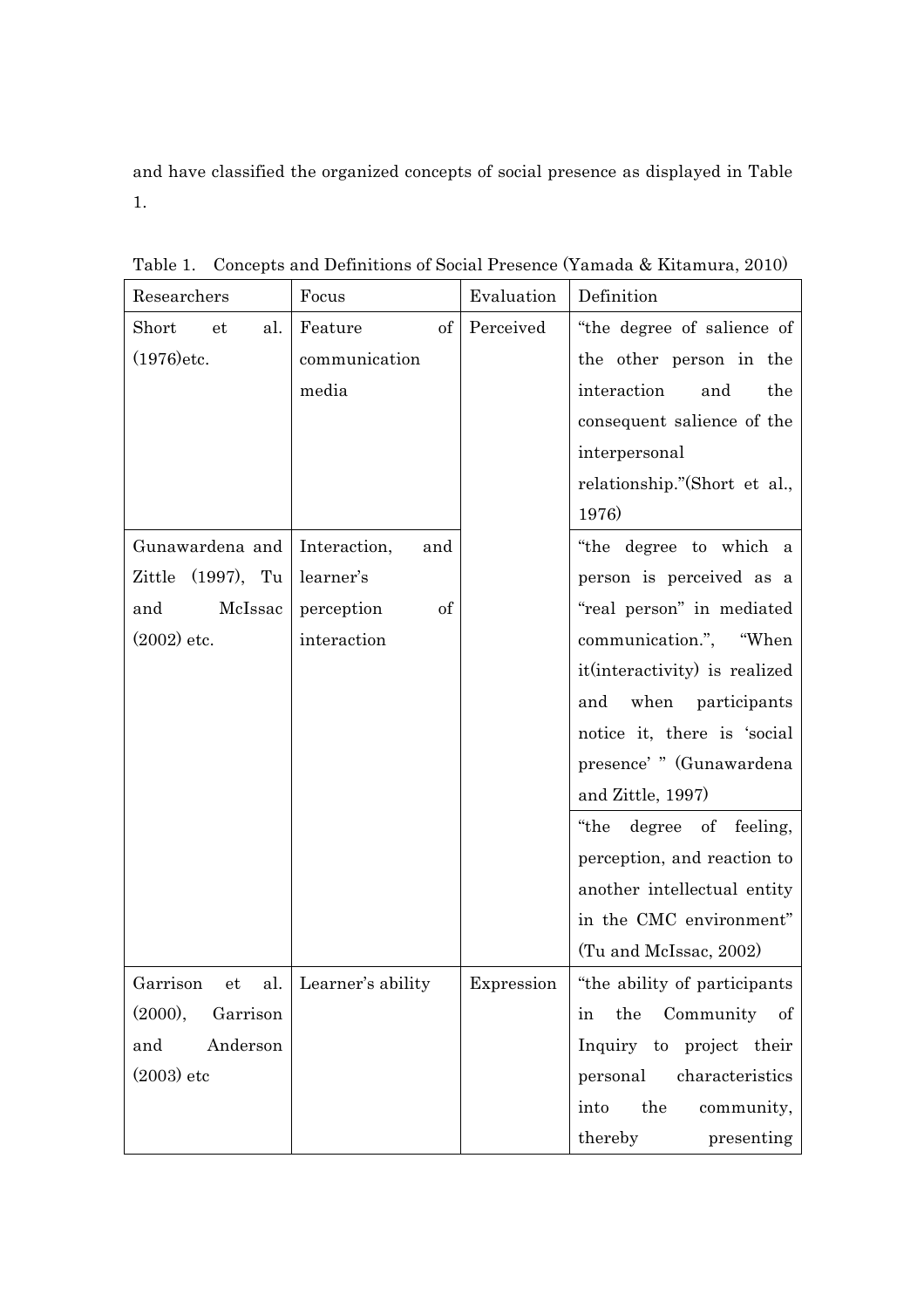|  |             | themselves to the other   |       |
|--|-------------|---------------------------|-------|
|  |             | participants as           | 'real |
|  |             | people" (Garrison et al., |       |
|  | <b>2000</b> |                           |       |

The first view of social presence is concerned with media type. Short et al. (1976) suggest using four bipolar scales based on semantic differences in technique (unsociable—sociable, insensitive—sensitive, cold—warm, and impersonal—personal) for the evaluation of CMC. In this view, media is seen as having a social presence. As a result, people perceive media's social presence.

The second view expanded on the first. The second definition focuses on the interactivity between learners in CMC. When groups use the same CMC in their online learning, social presence depends on interactivity. Some learners seem to perceive social presence in active discussion using BBS, others do not. Gunawardena and Zittle (1997) suggest that teachers have dual roles in collaborative learning. Teachers have not only teaching role, but also a facilitating role in collaborative learning online. Gunawardena and Zittle (1997) conducted a research project investigating the effect of social presence on learning satisfaction, from the perspective of facilitating the modulation of discussion and the perception of interactivity in online discussion. Their research revealed that a high perception of social presence has positive effect on learning satisfaction. Tu and McIssac (2002) investigated and redefined social presence from social psychological view, adding variables such as social context and privacy. They found that learners focused on other's intelligence in interaction, but privacy such as sharing personal information was not correlated with social presence significantly.

The last definition of social presence differs substantially from previous concepts. Social presence is seen as the ability to participate in affective and social expression in CMC. Garrison et al. (2000) redefined social presence as indicated in Table1, suggesting that social presence must have expressive functions for the establishment of group cohesion in asynchronous text-based communication. Garrison et al. (2000) and Garrison and Anderson (2003) explained social presence as one of the elements in "Community of Inquiry (COI)," in which teachers and learners interact in text-based online communication. Social presence is regarded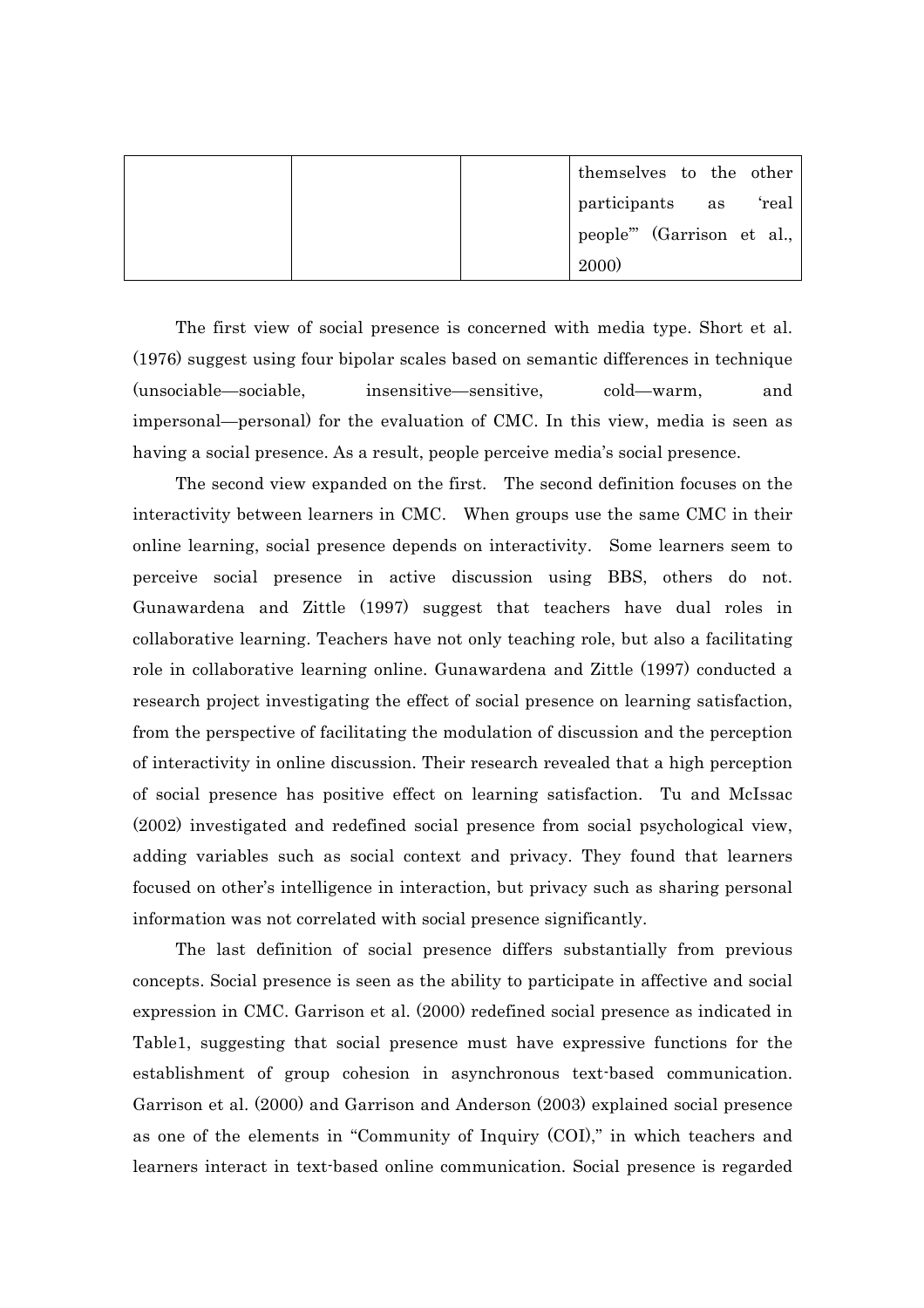as a necessary element for creating a trusting environment for interpersonal communication, in order to develop an atmosphere hospitable to discussion. Rourke et al. (1999) proposed the indicators of social presence in asynchronous text-based CMC as displayed in Table 2.

| Category    | Indicator                       | Definition                             |
|-------------|---------------------------------|----------------------------------------|
| Affective   | Expression of emotions          | Conventional expressions of emotion    |
|             |                                 | or unconventional expressions of       |
|             |                                 | including<br>emotion,<br>repetitious   |
|             |                                 | punctuation,<br>conspicuous            |
|             |                                 | capitalization, emoticons.             |
|             | Use of humor                    | Teasing,<br>cajoling,<br>irony,        |
|             |                                 | understatement, sarcasm.               |
|             | Self-disclosure                 | Presents details of life outside of    |
|             |                                 | class, or expresses vulnerability.     |
| Interactive | Continuing a thread             | Using the reply feature of software,   |
|             |                                 | rather than starting a new thread.     |
|             | Quoting from others' messages   | Using software features to quote       |
|             |                                 | others entire message or cutting and   |
|             |                                 | selections<br>of<br>others'<br>pasting |
|             |                                 | messages.                              |
|             | Referring explicitly to others' | Direct references to contents<br>of    |
|             | messages                        | others' posts.                         |
|             | Asking questions                | Students ask questions of other        |
|             |                                 | students or the moderator.             |
|             | Complimenting,<br>expressing    | Complimenting others or contents of    |
|             | appreciation                    | others' messages.                      |
|             | Expressing agreement            | Expressing agreement with others       |
|             |                                 | or content of others' messages.        |
| Cohesive    | Vocatives                       | Addressing<br>referring<br>or<br>to    |
|             |                                 | participants by name.                  |

Table 2. Indicators of Social Presence (Rourke et al., 1999)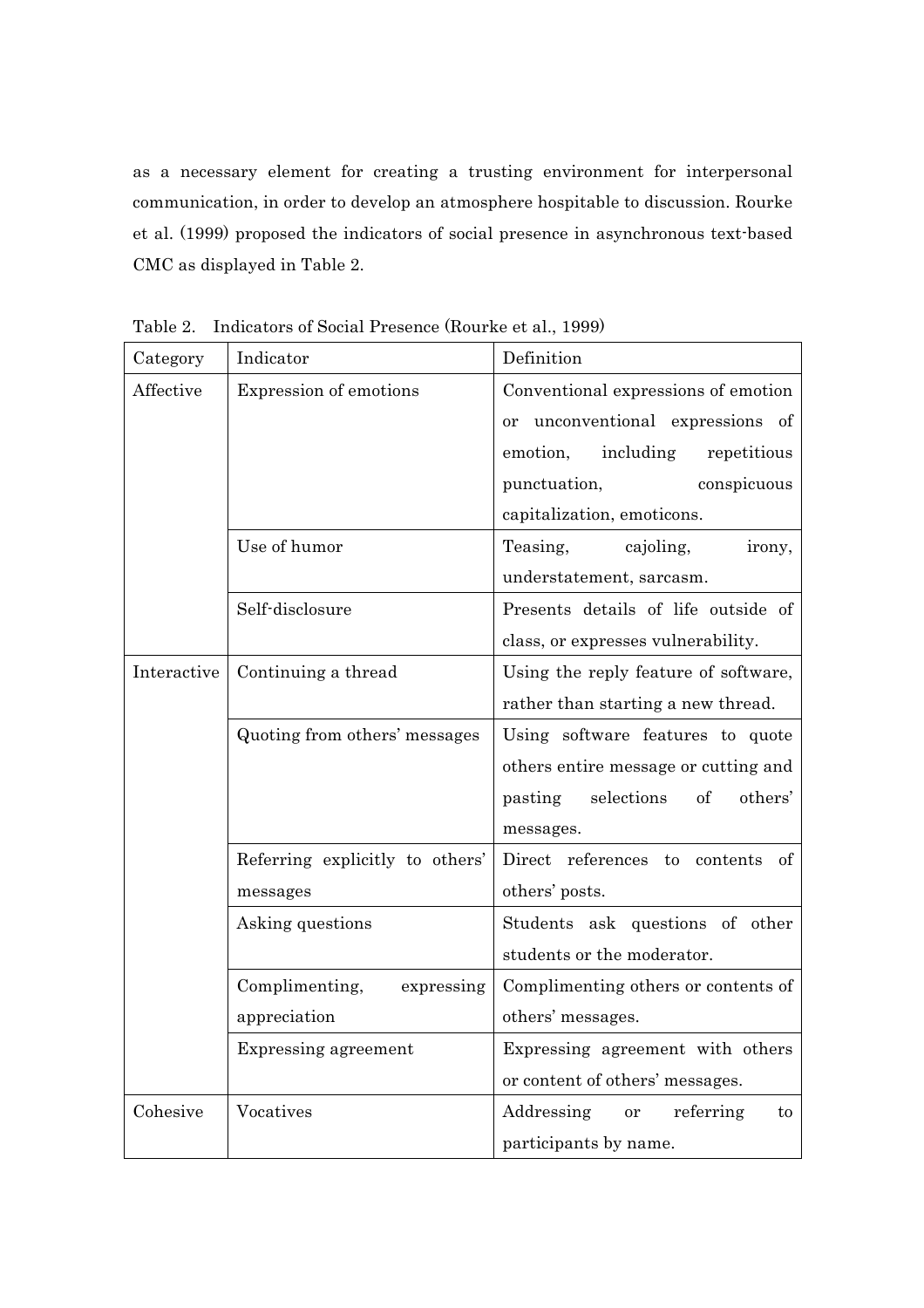|                                                  | Addresses or refers to the Addresses the group as "we," "us," |  |  |
|--------------------------------------------------|---------------------------------------------------------------|--|--|
| group using inclusive pronouns   "our," "group." |                                                               |  |  |
| Phatics, salutations                             | Communication that serves a purely                            |  |  |
|                                                  | social function: greetings, closures.                         |  |  |

Garrison and their research colleagues redefined social presence as a factor of the learning process in their COI model. This model contributes to active research on social presence in CMC-based learning. Hughes et al. (2007) investigated the effect of social presence on the establishment of group cohesion in learner-centered learning using Bulletin Board Systems (BBS) The results reveal that the groups which include learners who express social presence through such techniques as the use of emoticons and self-disclosures have high group cohesion. Allmendinger (2010) investigated whether nonverbal signs such as thumbs-up and raised hands promote social presence, learning motivation, and interaction in avatar-based learning, but the relationship between nonverbal communication and social presence was not confirmed.

 Recent research of social presence revealed the second and third viewpoints of social presence seem to be integrated. Arbaugh et al. (2008) developed a system of COI measurement which consisted of three parts: cognitive presence, social presence, and teaching presence. Table 3 displays this measurement system.

| #              | item                                                                          |  |  |  |  |  |
|----------------|-------------------------------------------------------------------------------|--|--|--|--|--|
| 1              | Getting to know other course participants gave me a sense of belonging in the |  |  |  |  |  |
|                | course                                                                        |  |  |  |  |  |
| $\overline{2}$ | I was able to form distinct impressions of some course participants           |  |  |  |  |  |
| 3              | Online or web-based communication is an excellent medium for social           |  |  |  |  |  |
|                | interaction                                                                   |  |  |  |  |  |
| $\overline{4}$ | I felt comfortable conversing through the online medium                       |  |  |  |  |  |
| 5              | I felt comfortable participating in course discussions                        |  |  |  |  |  |
| 6              | I felt comfortable interacting with other course participants                 |  |  |  |  |  |
| 7              | I felt comfortable disagreeing with other course participants while still     |  |  |  |  |  |

Table 3. Social presence items in COI measurement (Arbaugh et al., 2008)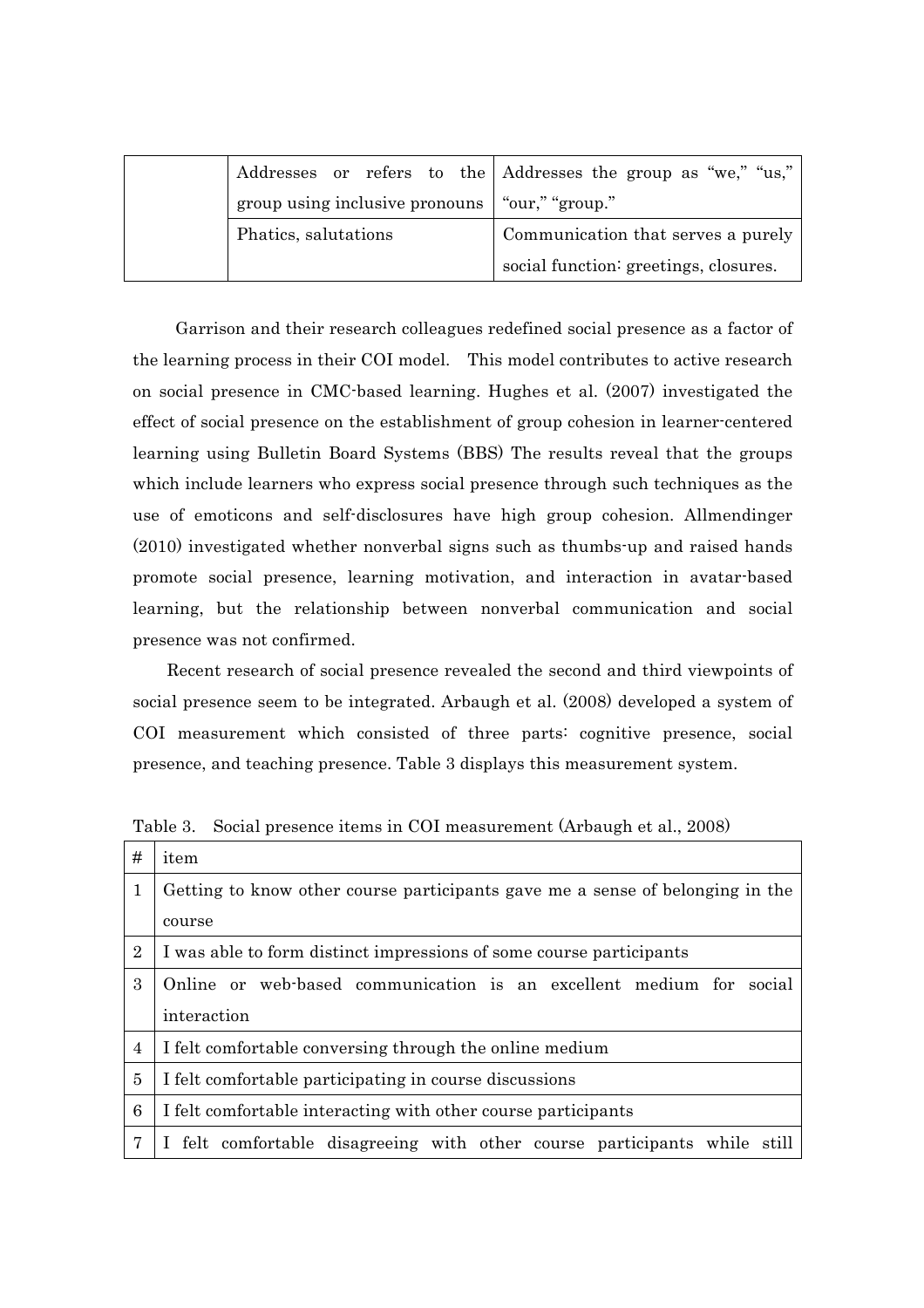| maintain a sense of trust                                                    |
|------------------------------------------------------------------------------|
| 8 I felt that my point of view was acknowledged by other course participants |
| 9 Online discussion helped me to develop a sense of collaboration            |

Traphagan et al. (2010) investigated the factors affecting three COI elements, using Second Life and TextChat.com. They suggested that group cohesion, tools, and tasks have an influence on social, cognitive and teaching presence.

Cohesion, which is a factor for the establishment of social presence, was confirmed as a strong factor. Seet and Quek (2010) also suggested that there is a strong correlation between group cohesion and social presence, forming active learning attitudes. Their research also revealed that social presence is one of the predictors of quality project work.

Social presence assists the formation of fruitful relationships between learners and teachers, enhances a learner's identity as "a group member," and promotes interaction between learners in CMC-based classrooms (Sherblom, 2010) Thus, social presence facilitates communication in virtual learning communities.

However, several points, such as the chosen communication medium, should be considered in order to ensure effective communicative work in CMC environments. Walther (1996) suggested that four points should be considered: the utterance sender, the receiver, the medium channel (e.g., synchronous or asynchronous), and feedback, which strongly reinforces interaction. Social presence can facilitate continuous communication. Kehrwald (2010) suggested that social presence has a cumulative feature which promotes successive interpersonal communication. Feedback process in CMC and the cumulative feature of social presence promote interpersonal communication, as previous research indicated, can be regarded as important phases of recognition of others as social presenters.

New communication technologies are and will be developed, extended and applied to educational settings. Current social presence perspective has various concepts, partial view, and media specific view. It seems to be difficult for people concerned with education to design CSCL. It is required to organize and integrate social presence concept.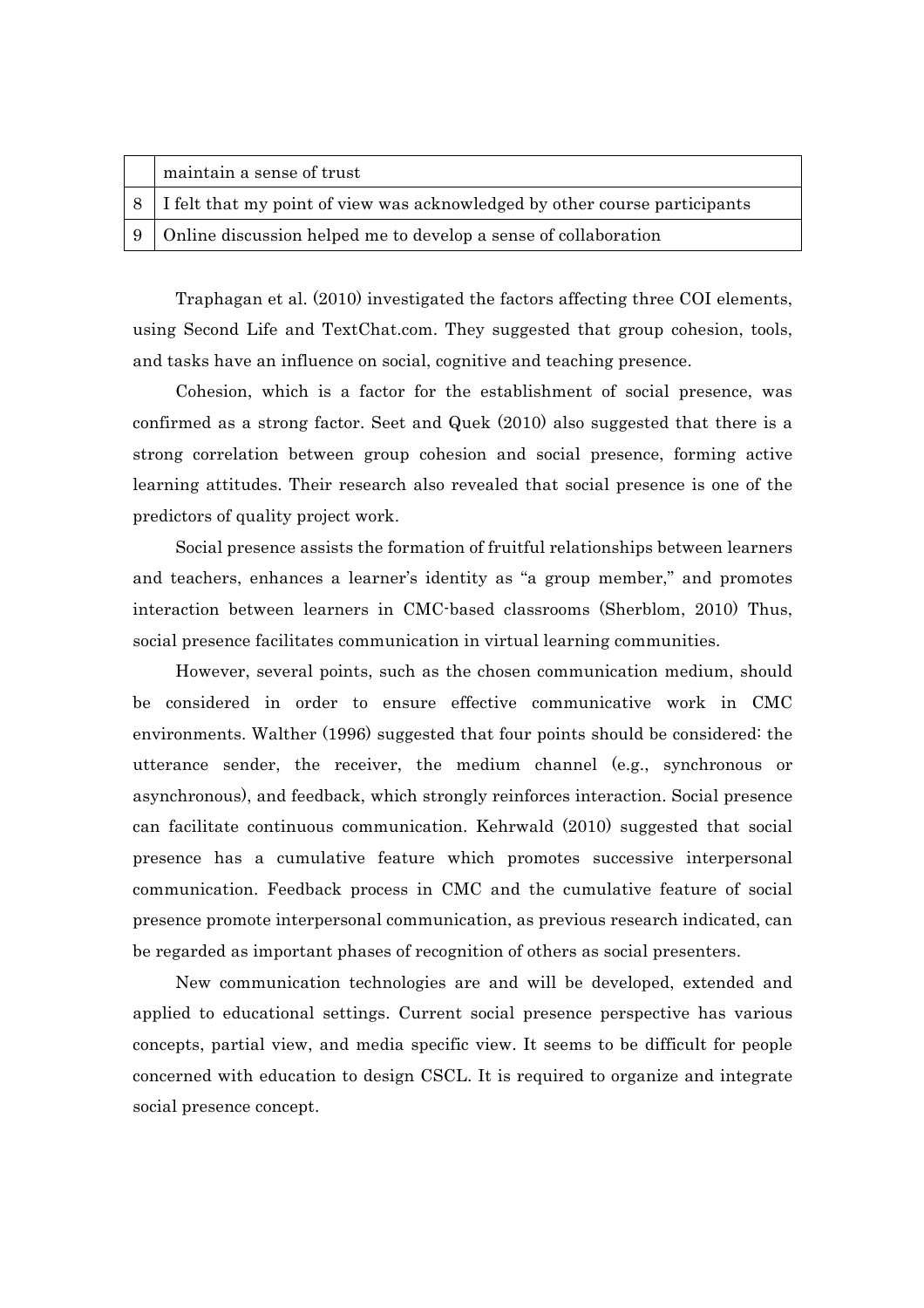Reconceptualization of social presence

As the above review of the previous research indicated, social presence can be reconsidered as cycle model: expression, perception, and recognition. Figure 1 shows cycle model of social presence.

Figure 1. Cycle model of social presence



This model is based on the features and effects of social presence as follows:

• Social presence is expressive and perceptive.

Social presence shortens psychological distance between members in virtual learning community, build trust and make atmosphere for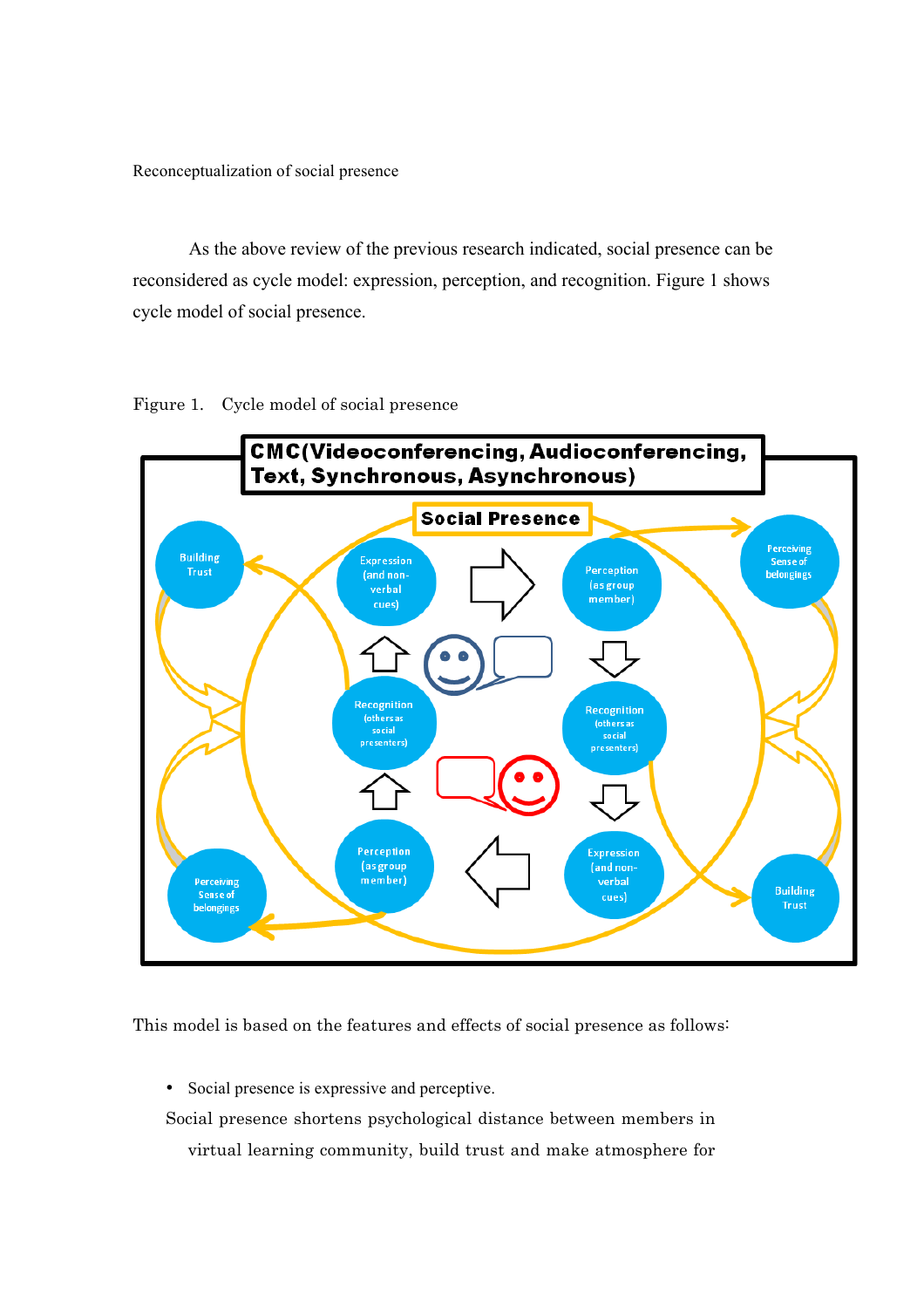discussion, as time passes.

• Social presence is established through social and affective interaction, using social cues in CMC which learners use.

This model consists of three phases; expression, perception, and recognition. In this model, the CMC type determines the strength of social presence, due to the difference in the variety of social cues which learners can use. Learners can use nonverbal cues such as eye-gazing in video conferencing; text chat doesn't allow learners to use these tools, but allows the substitution of emoticons for non-verbal cues. Learners first utter ideas and opinions and so on, with the expression of social presence following Rourke et al. (1999) as displayed in Table 2. Others read or listen to his/her ideas, and perceive a learner's social presence at the same time. Therefore, others receive sense of community ("we belong to the same group," etc.) Next, others recognize the learner as a "social presenter," that is, as a person who tries to express intimacy and to create an atmosphere for friendly discussion.

This phase plays an important role in building trust. Trust is one of the central factors for the creation of social presence, in order to establish a fruitful learning community. Tu (2002) investigated the relationship between social presence and privacy. His research revealed a significant correlation between social presence and privacy. Learners perceive a there to be a risk in sharing personal information; however, trust seems to be triggered by the exchange of personal information from as daily life. Online communication can continuously build trust between learners in learning community, therefore it plays an crucial role in creating and enhancing social presence (Tu and McIssac, 2002)

In the recognition phase, the learner decides to express his or her social presence through such interactive tools as self-disclosure and inclusive pronouns. This decision ensures that learners come to recognize others as group members, and develop increasing trust. The sense of community and trust heightens social presence within a group. The conditions available in CMC design to heighten social presence are organized in next section.

The cycle model of social presence demonstrates the process and phases of social presence. In each phase, there are several conditions to establish and heighten social presence.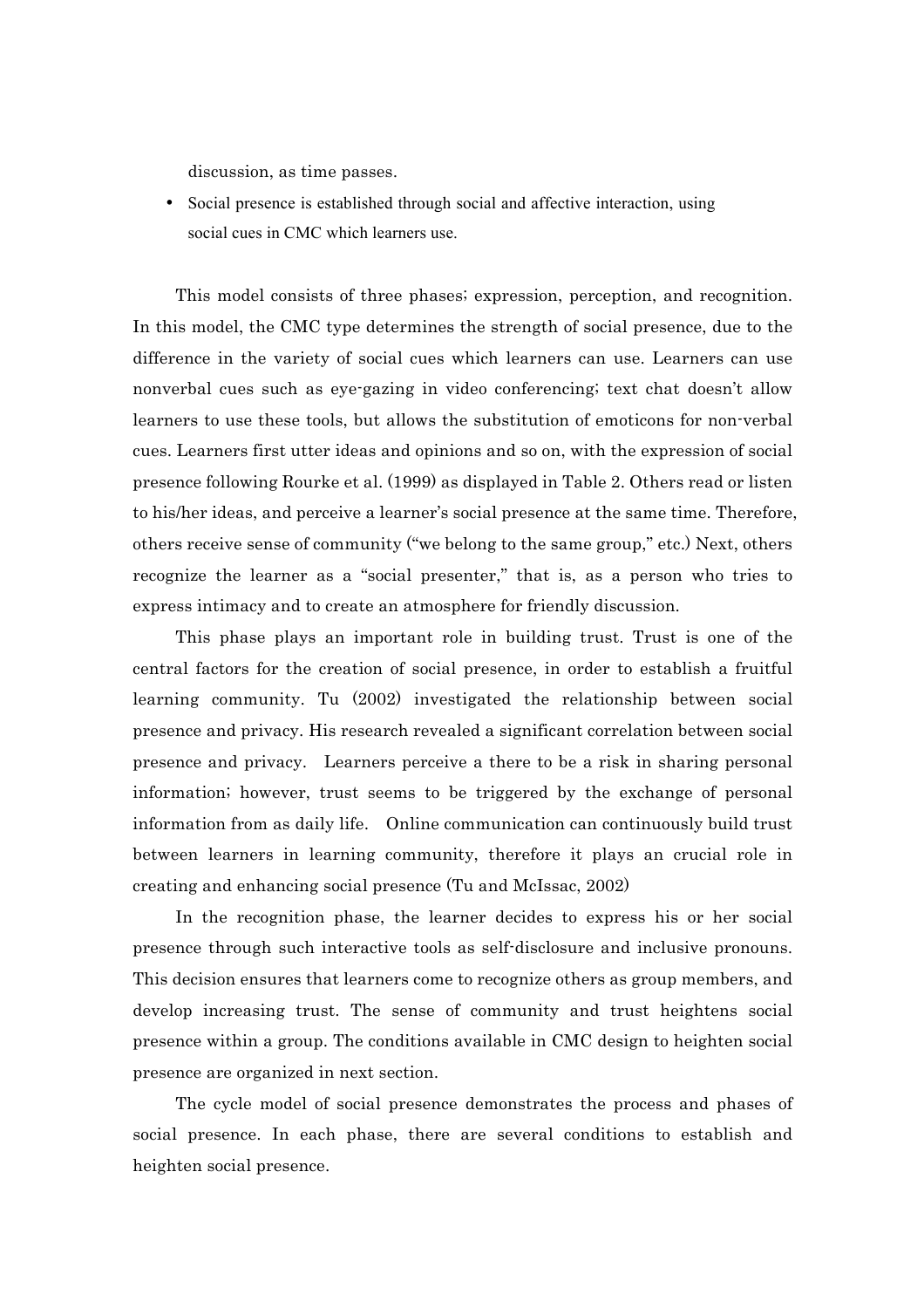In the expression phase, categories mentioned in Rourke et al. (1999), and Garrison and Anderson (2003) are very effective factors affecting social presence. However, depending on the CMC type, learners are allowed to use available social cues, which promote interpersonal communication. This model includes the use of non-verbal cues as additional element of CMC interactions. In this phase, the key is to support self-disclosure, in order to encourage the establishment of social presence using technology.

Emoticon and reply functions are often used in text-based CMC tools. Audiographic technology facilitates communication with the use of social cues. The degree of interactivity differs among various CMC types, as Short et al. (1976) suggested. However, social presence can demonstrate changeable features in the effect of the same CMC tools, due to a learner's personality and communication style (Tu, 2000) This supports the view of "social presence as personal ability to express social emotion for building active learning community" (Garrison and Anderson, 2003)

Yamada (2009) investigated the overall effects of communication media on psychological factors and learning performance in an English learning environment, compared with four CMC tools; video conferencing, audio conferencing, text-chat with partner's image, and plain text-chat. All CMC tools displayed useful target expressions. The results of path analysis revealed that voice communication has a positive influence on learning outputs. Learners expressed themselves more often, modified their grammatical errors more, and used more target expressions in a voice communication environment than in text-chat. However, the use of text-chat raised learners' grammatical consciousness, and increased their confidence about grammatical accuracy. A partner's image has a strong effect on the perception of natural communication, which increases the number of utterances. Figure 2 shows the overall relationship between media, perception, and learning outputs.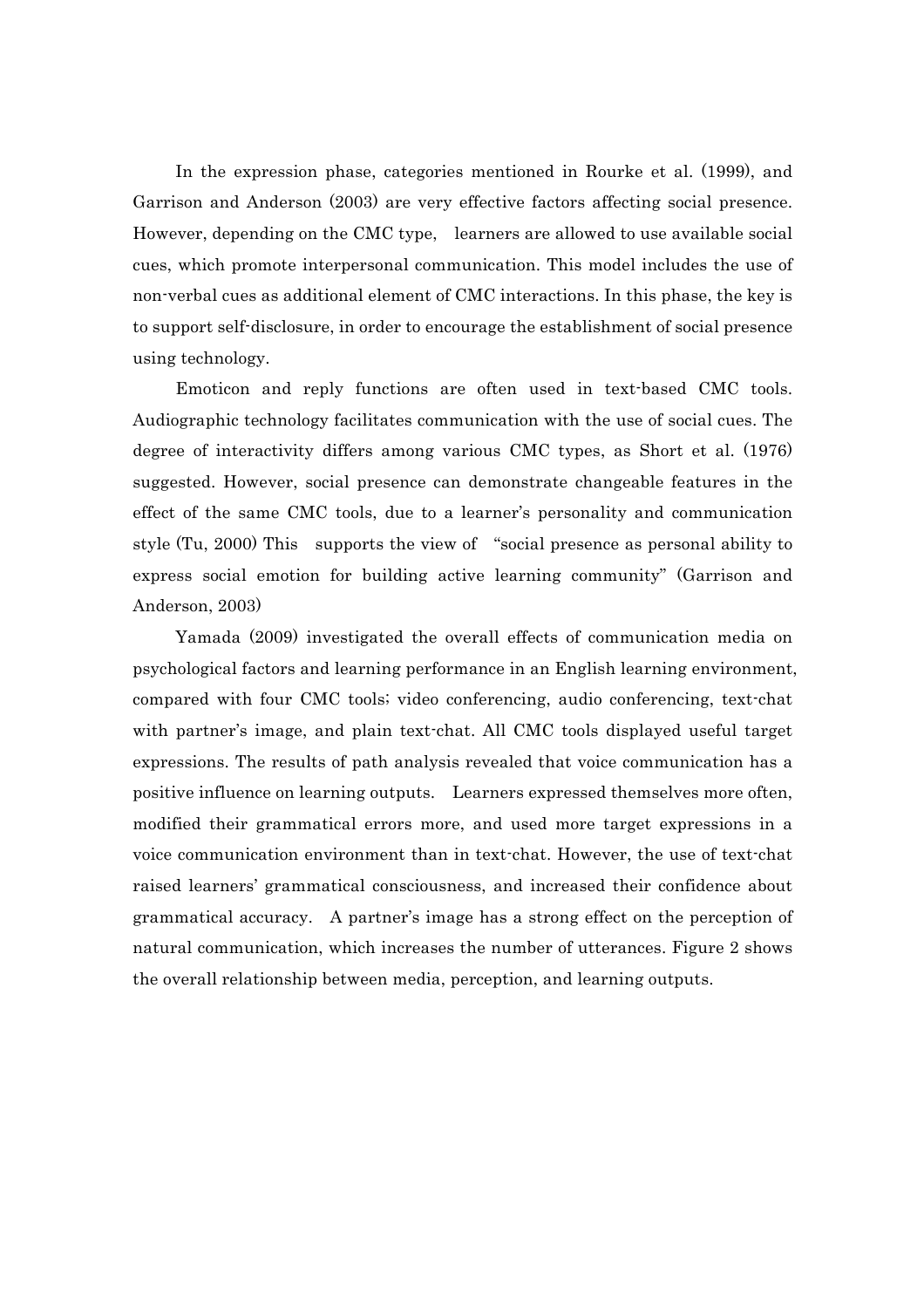Figure 2. The relationship between media, social presence, learning consciousness, and learning output (Yamada, 2009)



Dotted line: negative relationship

Recent devices such as the iPad and the Android tablet allow the use of hand-writing functions. Hand-writing, which is one of our cultural communication habits, is also is interpreted as personal information. Li and Akahori (2007) indicated that revising reports using handwriting applications promotes a learner's perception of social presence in language learning settings.

In the expression phase, one of challenges to the establishment of social presence is the lurker. Lurkers do not contribute their ideas, opinions, and feelings to the group interaction. Information associated with a lurker's behaviors, such as log-in time, can be important to support their willingness to express their social presence using the available technology. Mixi (http://mixi.jp), which is one of the most popular SNS in Japan, allows active users to see a "footprint list," that is, to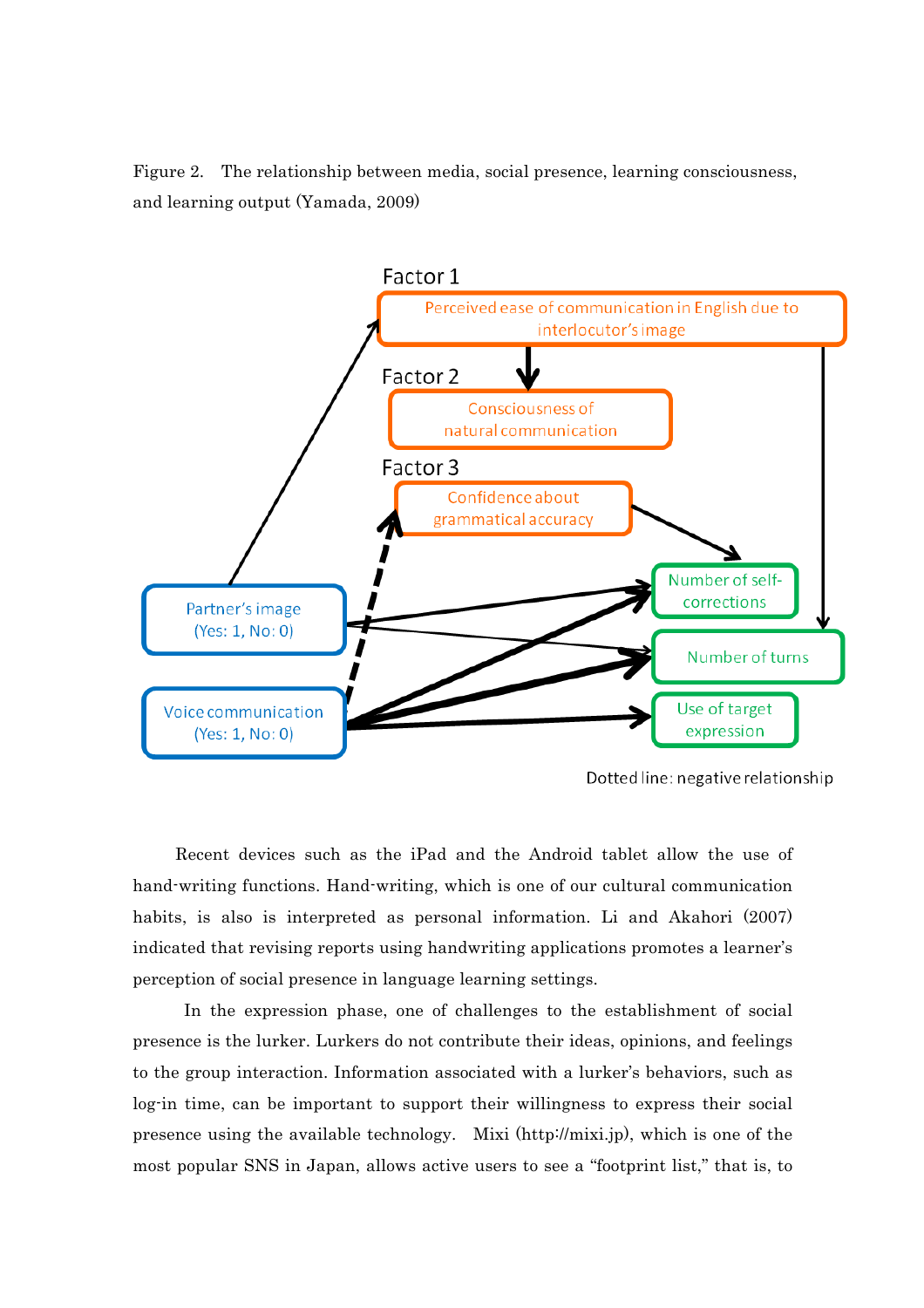see who visited a profile owner's page, and when they visited. Users also see their friends list page, which displays a friend's latest login time stamp ("five minutes ago," "one day ago," "three days ago or more"). These functions provide useful ways to show a lurker's social presence. These functions also help learners perceive a lurker's social presence (in next phase)

The function of the perception phase is to allow learners to perceive themselves as "group members." This is true not only of those categories which Rourke et al. (1999) suggested, but also of others with a similarity of type. Visualization and raised consciousness assists learners to perceive the similarity to other members. Self-introduction is often used in SNS.

Text-mining technology seems to be useful to support research of the perception of social presence. Text-mining functions extract inclusive pronouns from members' postings, and visualize the strength of group cohesion graphically using the frequency of inclusive pronouns. Social network analysis and visualization may facilitate the perception of a group. Social network analysis is used to analyze the construction of relationships within a social network (Scott, 2000) Using the number of emails sent and received between learners as a data sources, visualization of relationships between learners in a group can help learners to perceive group cohesion. As mentioned before, several studies have indicated that the avatar-based CMC-like Second Life software establishes and heightens social presence. Avatar-based CMC helps learners share virtual space, which promotes the perception of "co-presence" (sharing the same space and looking figures each other)

In this model, learners recognize others as "social presenters." Setting criteria to build trust and making opportunities for the expression of social presence can shorten psychological distances between learners and promote the next social presence cycle. Sharing introductions and messages from learners' friends can be criteria for building trust between learners. Walther et al. (2008) indicated that messages from friends of profile owners promotes social attractiveness and builds trust of a profile owner in Facebook. In Facebook, active users can push the "like" button when they like messages or recognize messages from friends as important. This feature also increases users' trust. It indicates a user's position among their friends. In Facebook, users write postings on their friends' walls, where others can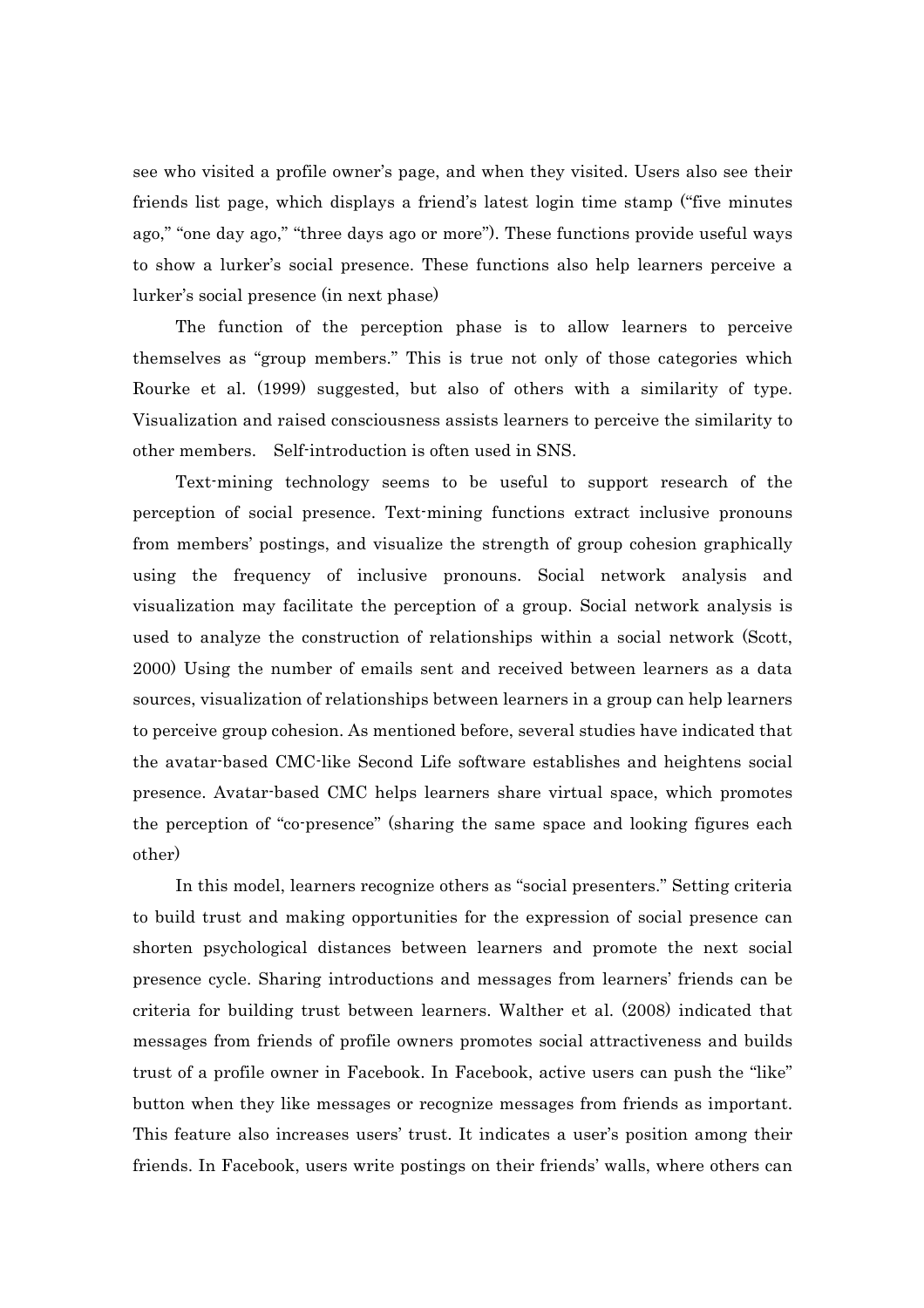read them; then readers, responding, can push the "like" button to indicate notice and support. Thus, the "like" button offers good opportunities to build trust and express user's feelings and ideas, helping establish social presence. Community building also creates opportunities to build trust and go to next cycle. Table 4 shows the metrics of phases of the establishment/promotion of social presence and technologies.

| Social Presence Phase | Role                              | Examples of technology       |  |  |
|-----------------------|-----------------------------------|------------------------------|--|--|
|                       |                                   | and function                 |  |  |
| Expression            | Transferring<br>personal          | Video conferencing, Audio    |  |  |
|                       | information<br>through            | conferencing,<br>Emoticons,  |  |  |
|                       | interpersonal                     | Hand-writing                 |  |  |
|                       | communication with social         |                              |  |  |
|                       | cues                              |                              |  |  |
|                       | Creating opportunities to         | function,<br>Reply<br>Avatar |  |  |
|                       | build group cohesion              | (Sharing the same space),    |  |  |
|                       |                                   | Displaying other<br>group    |  |  |
|                       |                                   | situation                    |  |  |
| Perception            | · Perceiving themselves as        | Self introduction function,  |  |  |
|                       | group members                     | Text<br>mining,<br>Social    |  |  |
|                       |                                   | network analysis and its     |  |  |
|                       |                                   | visualization,               |  |  |
|                       | · Perceiving that learners'       | Visualization<br>of          |  |  |
|                       | group is active                   | information<br>associated    |  |  |
|                       |                                   | with learner's behaviors     |  |  |
|                       |                                   | (login time etc) and of      |  |  |
|                       |                                   | frequency of posting.        |  |  |
| Recognition           | · Building trust                  | Community<br>building,       |  |  |
|                       |                                   | Sharing<br>from<br>message   |  |  |
|                       |                                   | profile learner's friends,   |  |  |
|                       | $\cdot$ Creating opportunities to | "Like"<br>Sharing<br>button, |  |  |

Table 4. The metrics of social presence, technologies and functions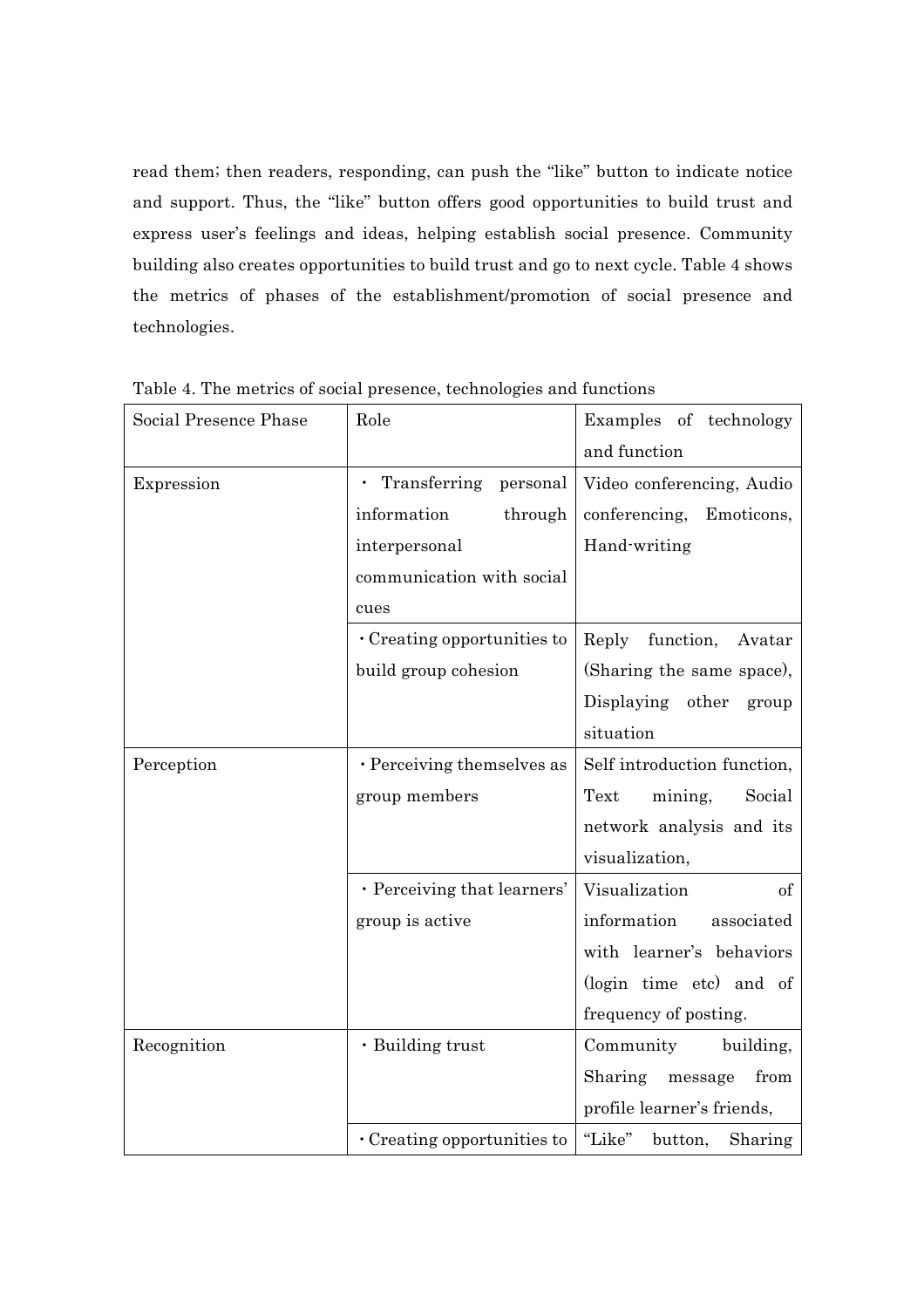|          |  | utter feelings, opinions message from profile |  |
|----------|--|-----------------------------------------------|--|
|          |  | and ideas with social learner's friends       |  |
| presence |  |                                               |  |

Social media such as SNS (Facebook, etc.) and Twitter seem to be effective in the establishment and promotion of social presence, but results depend on usage. Hew (2011) reviewed the previous research about the educational use of Facebook from both the teacher's and the student's viewpoints. Hew (2011) reported that there is no significant difference between the Moodle BBS and Facebook in the creation of social presence, because learners were restricted to the use of the discussion application in Facebook.

Though results depend on learning goals, the elements of synchronous or asynchronous CMC and of the place CMC is uses have affects on social presence. Dunlap and Lowenthal (2009) suggested that Twitter allows learners to express and receive a sense of social presence due to features such as synchronicity and the just-in-time message. In teacher education, Twitter promotes teachers' reflections, reduces the sense of isolation in a virtual world, and builds a sense of community, because teachers use Twitter in their mobile phones (Wright, 2010)

Social presence has a cumulative feature over time (Kehrwald, 2010) Trust is built and becomes stronger as a result of the existence of strong relationships between learners over long periods of time (Walther and Burgoon, 1992) Expression associated with self-disclosure, inclusive pronouns such as "we," the use other members' nicknames—all these promote the perception of belongings to a group. Therefore, learners in learning communities build trust with each other as a result of finding common points through self-disclosure (Rice, 1993), and then express themselves further. This looped process repeats until the life cycle of the learning community ends.

Social presence facilitates the development of a cohesive learning community and supports cognitive learning processes, such as active discussion through inquiry between learners (Garrison, 2007) This looped model allows instructional designers and educational practitioners to easily find the key structures to enhance interaction between learners, which is important to facilitate CSCL. This chapter establishes the categories of relationship between social presence processes and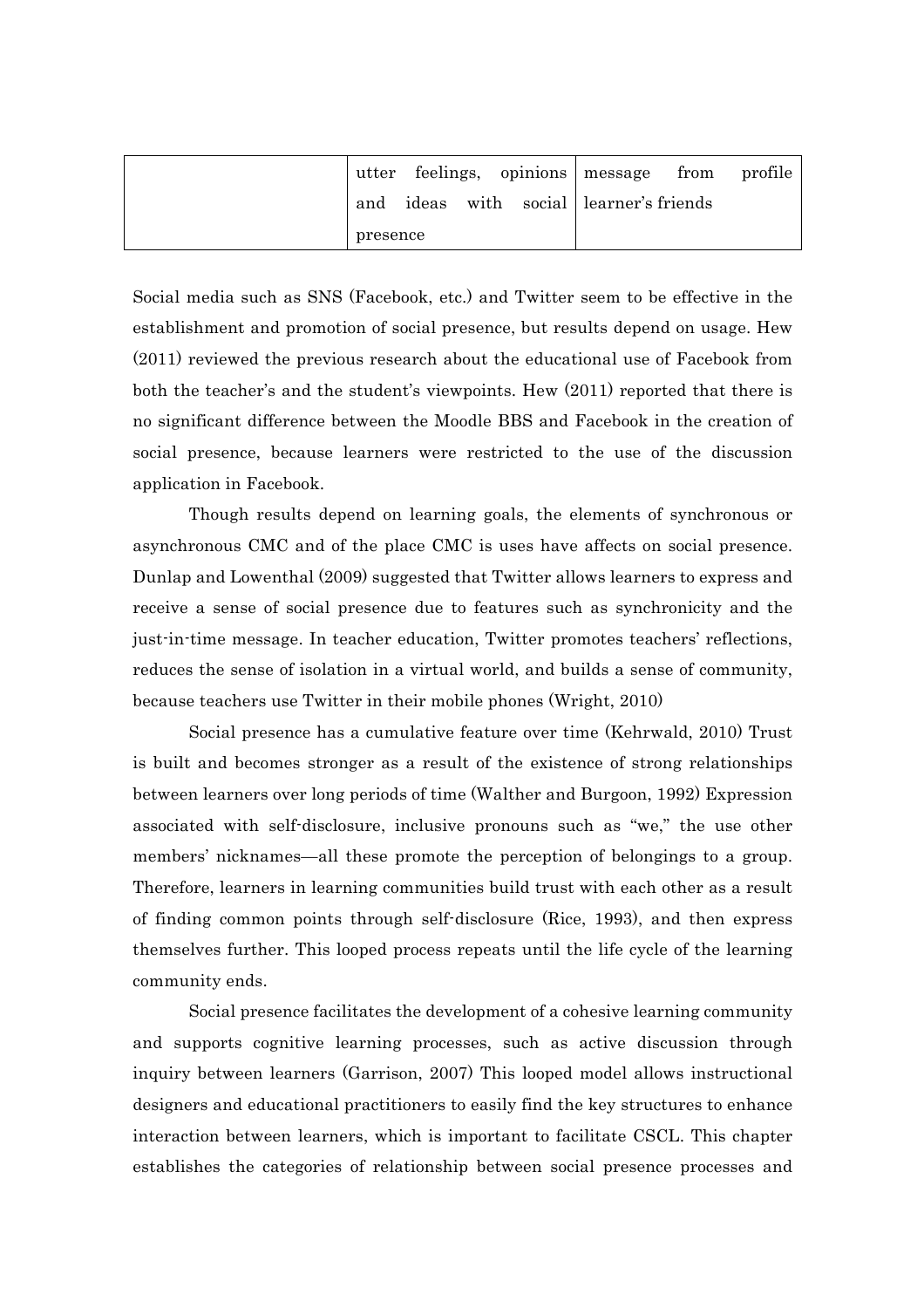information technologies. Support for the enhancement of social presence tends to focus on expressive functions, such as the use of non-verbal cues and emoticons; however, technologies such as network model analysis and visualization can promote perceived social presence, in which learners easily come to recognize others as "social presenters." This view of the process seems to help system designers develop effective CSCL.

#### CONCLUSION AND FUTURE RESEARCH

This chapter has focused on re-organizing prior presentation of social presence, reviewing CSCL, social presence, and media communication research, and has suggested metrics for the design of CMC and support technologies, in order to establish and heighten social presence. It is essential to establish social presence to ensure productive educational experiences in CMC environments. Social presence facilitates discussion and communicative learning through interpersonal communication.

Social media provides popular tools to communicate with people all over the world through CMC. However, when social media is applied to educational use, educational practitioners and instructional designers should consider the features of various social media objectively. Social presence concepts can be great guides to help design and apply social media for educational purposes. This chapter shows the relationship between the social presence phase and the technology for the design of CMC.

Future research is required to investigate the relationship between social presence and learning behaviors. Swan et al. (2009) showed the potential for research based on a COI framework. They recognized the necessity of research into the relationship between social and cognitive presence, which demonstrates a strong relationship between learning behaviors. Yamada (2010) has developed CMC systems which allow learners to categorize expression into several types, such as questions, opinions, and agreement and disagreement. Integration of social media and cognitive tools may have an effect on active learning behaviors with social presence.

Measurement of development will be also required. This loop model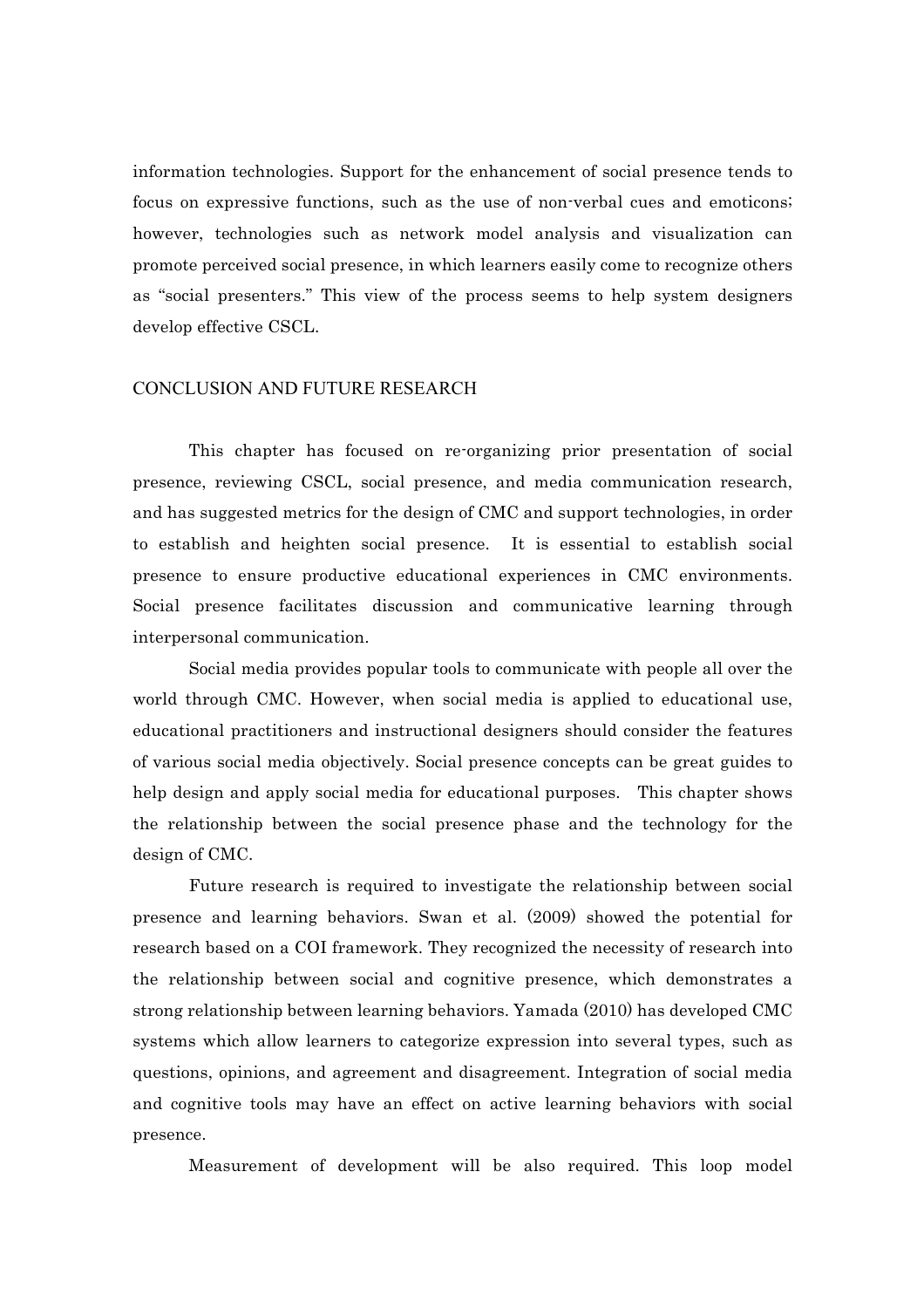integrates the viewpoints of expressive and perceived social presences. Correlation of data between social presence databanks and expression associated with social presence should prove useful not only for future research, but for the development and evaluation of CSCL environments based on social presence. These data compilations are now under development.

As information and communication technology advances, the technology to express perceived social presence will appear; it will be necessary to conduct successive research about social presence and technology use in educational settings.

#### REFERENCES

- Allmendinger, K. (2010). Social Presence in Synchronous Virtual Learning Situations: The Role of Nonverbal Signals Displayed by Avatars, Educational Psychology Research, 22, 41-56.
- Arbaugh, J. B., Cleveland-Innes, M., Diaz, S. R., Garrison, D. R., Ice, R., Richardson, J. C., and Swan, K. P. (2008). Developing a community of inquiry instrument: Testing a measure of the Community of Inquiry framework using a multi-institutional sample, *Internet and Higher Education*, 11, 133-136.
- Argyle, M. & Dean, J. (1965). Eye-contact distance and affiliation. Sociometry, 28, 289-304.
- Barnes, S.B. (2008). Understanding social media from the media ecological perspective, E.A. Konijn, S. Utz, M. Tanis, and S.B. Barnes (Eds.) Mediated Interpersonal Communication, Routledge, New York, NY, USA, pp.14-33.

Bandura, A. (1977). Social Learning Theory. New York: General Learning Press.

Benbunan-Fich, R., Hiltz, S.R., & Harasim, L. (2005) The Online Interaction Learning Model: An Integrated Theoretical Framework for Learning Networks, S.R. Hiltz & Goldman, R. (Eds.) Learning Together Online – Research on Asynchronous Learning Networks, Lawrence Erlbaum Associates, Mahwah, New Jersey, USA, pp.19-37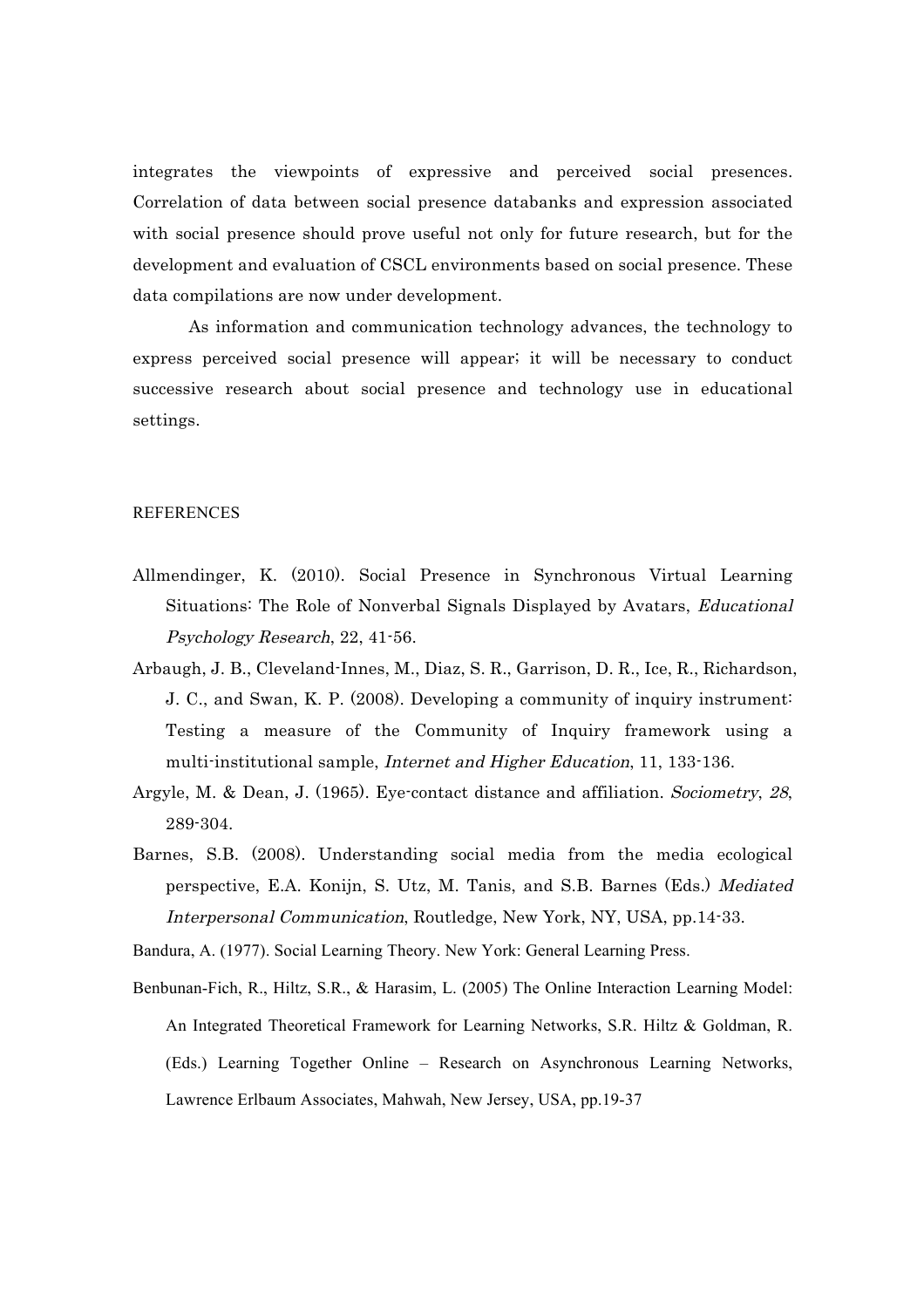Bozkaya, M. (2008). The relationship between teacher immediacy behaviours and distant learners' social presence perceptions in videoconferencing applications. *Turkish Online Journal of Distance Education*, 9(1), 180-192.

Bruner, J. (1960). The process of education. Cambridge, Mass: Harvard University Press.

- Buraphadeja, V., & Dawson, K. (2008). Content Analysis in Computer-Mediated Communication: Analyzing Models for Assessing Critical Thinking through the Lens of Social Constructivism. *The American Journal of Distance Education*, 22, 130–145.
- Burgeon, J., Buller, D., & Woodall, W. (1996). Nonverbal Communication: The unspoken Dialogue (2nd): McGraw-Hill.
- Cazden, C., Cope, B., Fairclough, N., Gee, J., Kalantzis, M., Kress, G., Luke, A., Luke, C., Michaels, S., & Nakata, M. (1996). A pedagogy of multiliteracies: Designing social futures. *Harvard Educational Review*, 66(1), 60-92.
- Dunlap, J. C. & Lowenthal, P.H. (2009). Tweeting the Night Away: Using Twitter to Enhance Social Presence, Journal of Information Systems Education, 20(2), 129-136.
- Garrison, D. R., Anderson, T., & Archer, W. (2000). Critical inquiry in a text-based environment: Computer conferencing in higher education. *The Internet and Higher Education*, 2(2/3), 87-105.
- Garrison, D. R. & Anderson, T. (2003). E-learning in the 21st century: A framework for research and practice. London, UK: Routledge-Falmar.
- Goldman,S. Digiano, C. & Chorost, M. (2009). *Educating Learning Technology Designers*. New York and London: Routledge. 4-5.
- Goertzen, P. & Kristjánsson, C. (2007). Interpersonal Dimensions of Community in Graduate Online Learning: Exploring Social Presence through the Lens of Systemic Functional Linguistics, *The Internet and Higher Education*, 10, 212-230
- Gunawardena, C. N. & Zittle, F. J. (1997). Social presence as a predictor of satisfaction within a computer-mediated conferencing environment, *American* Journal of Distance Education, 11(3), 8-26.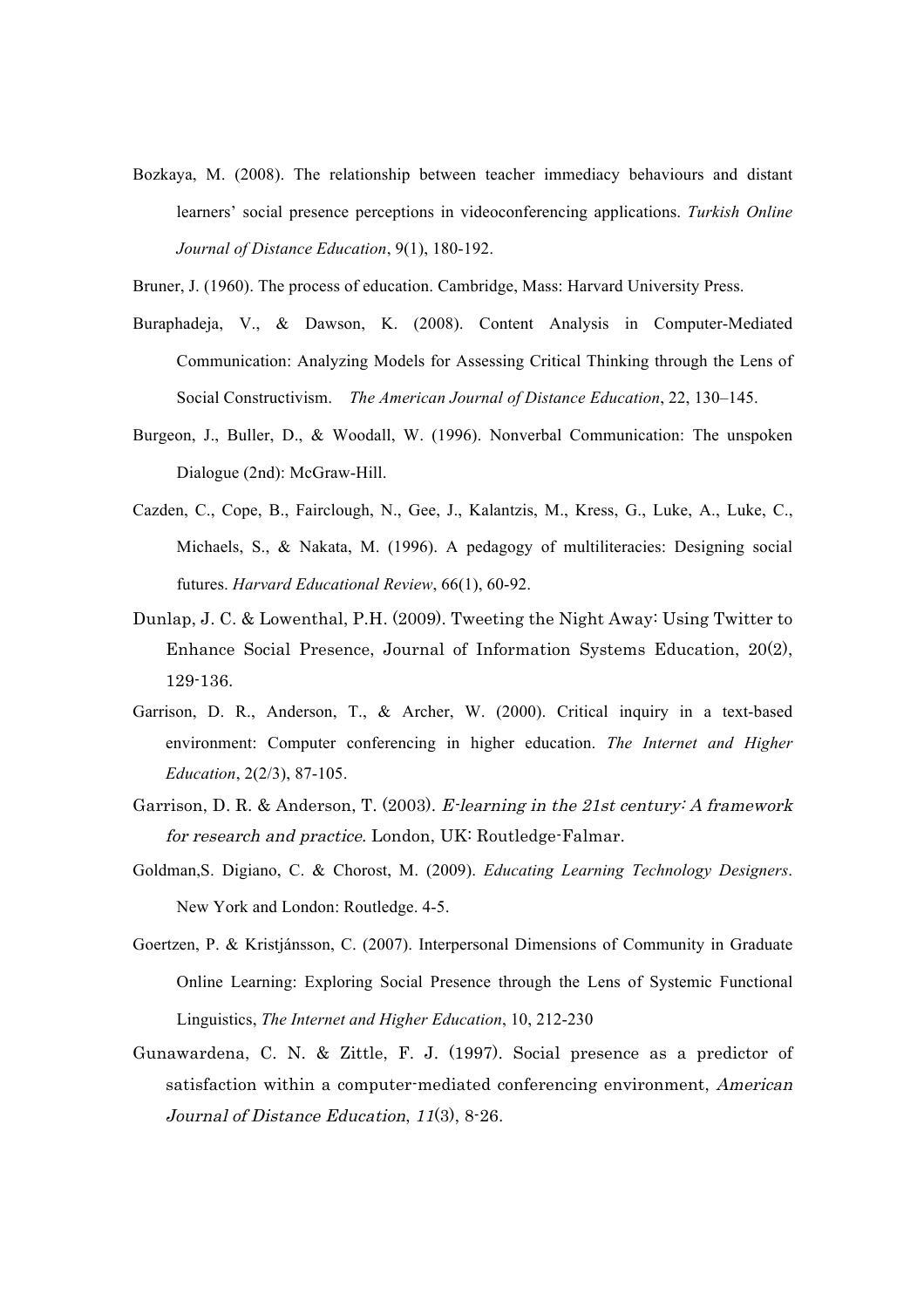- Hara,N., Bonk, C., & Angeli, C. (2000). Content analyses of on-line discussion in an applied educational psychology course. *Instructional Science*, 28(2), 115-152.
- Havard, B., Du, J., & Olinzock, A. (2005). Deep learning: The knowledge, methods, and cognition process in instructor-led online discussion. *Quarterly Review of Distance Education*, 6(2), 125-135.
- Hew, K-F. (2011). Students' and teachers' use of Facebook, Computers in Human Behavior, 27, 662-676.
- Hughes, G. & Scott, C. (2005). No pain no game: use of an online game to explore issues of online identity and the implications for collaborative e-learning. *E-Learning*, 2(4), 388-401.
- Hughes, G. (2007). Diversity, identity and belonging in e-learning communities: some theories and paradoxes. *Teaching in Higher Education*, 12 (5-6), 709-720.
- Kehrwald, B. (2010). Being online: social presence as subjectivity in online learning, London Review of Education, 8(1), 39-50
- Kim, B. (2001). Social constructivism. In M. Orey (Ed.) Emerging perspectives on learning, teaching, and technology. (Retrieved from http://projects.coe.uga.edu/epltt/index.php?title=Social\_Constructivism)
- King, A. (2007). Scripting Collaborative Learning Processes: A Cognitive Perspective, F. Fischer, I. Koller, H. Mandl, & J.M. Haake (Eds.) Scripting Computer-Supported Collaborative Learning – Cognitve, Computational and Educational Perspectives, New York, NY, USA.
- Lehman, R. M. & Conceição, S. C. O. (2010). *Creating a sense of presence in online teaching: How to be there for distance learners*. CA: Jossey-Bass.
- Li, K. and Akahori, K. (2007). Development and evaluation on a writing correction system with audio and playback stroke. *Proceedings of World Conference on Educational Multimedia, Hypermedia and Telecommunications 2007*, 3944-3950.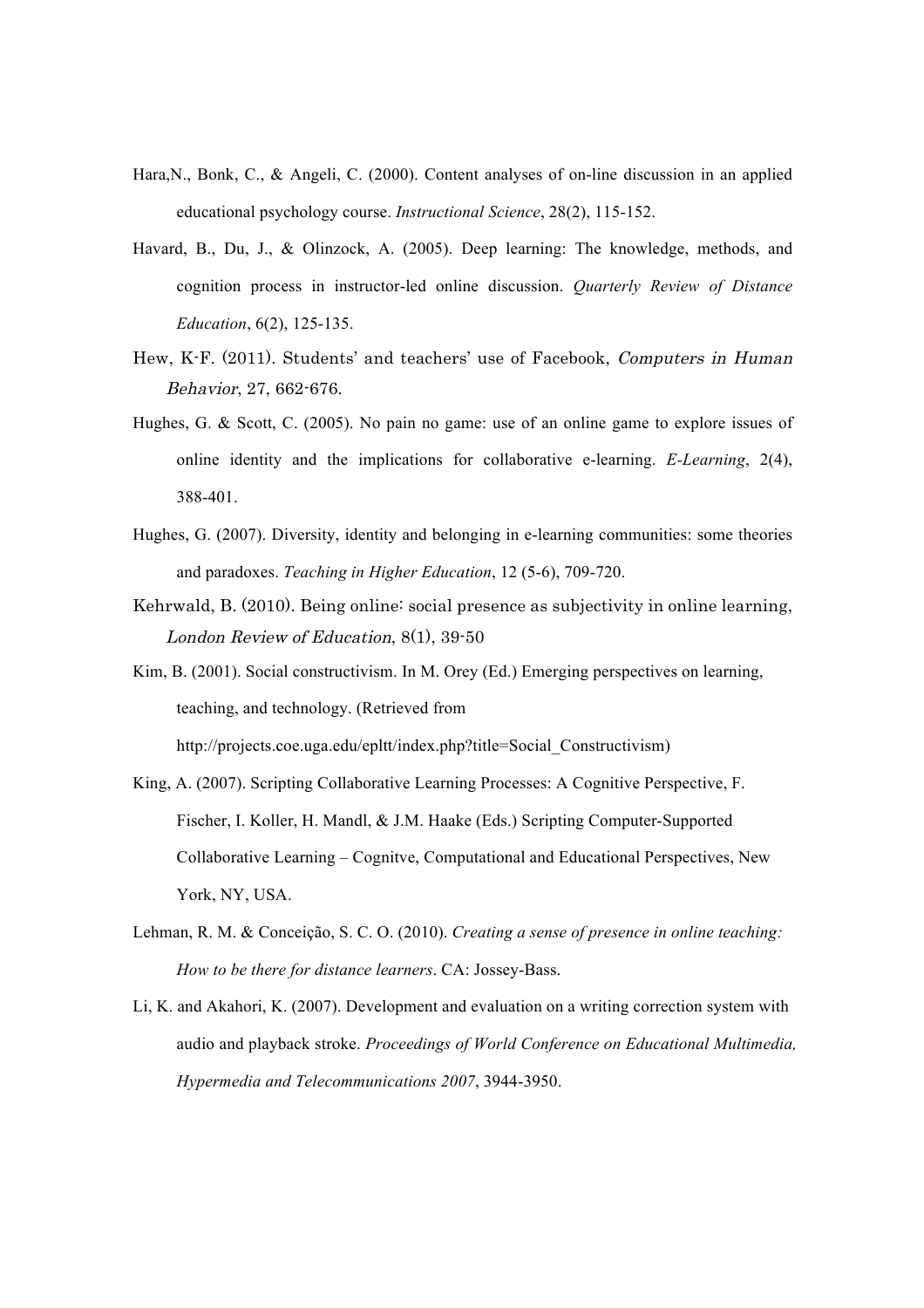- Luppicini, R. (2007). Review of Computer Mediated Communication Research for Education. Instructional Science. *An International Journal of the Learning Sciences*, 35(2), 141-185.
- Munro, P. (1991). Presence at a distance: The educator-learner relationship in distance education and dropout (Doctoral dissertation, The University of British Columbia, Canada, 1991). Dissertation Abstracts International
- Nakahara, J., Maesako, T., & Nagaoka, K. (2002). A Consideration of the Problem of System Design of CSCL : Toward the Design Experiment Approach in Cognitive Science, *Japan Journal of Educational Technology*, 25(4), 259-267.
- Nett, B. (2008). A community of practice among tutors enabling student participation in a seminar preparation. Computer-Supported Collaborative Learning, 3, 53-67.
- Reneland-Forsman, L. & Ahlbäck, T. (2007). Collaboration as quality interaction in web-based learning. Journal Advanced Technology for Learning, 4, 30-35.
- Rice, R. E. (1993). Media Appropriateness Using Social Presence Theory to Compare Traditional and New Organizational Media, Human Communication Research, 19(4), 451-484.
- Rourke, L., Anderson, T., Garrison, D.R., & Archer, W. (1999). Assessing Social Presence in Asynchronous Text-based Computer Conferencing, Journal of Distance Education, 14(2), 50-71.
- Scott, J. (2000). *The SAGE Handbook of Social Network Analysis*. London, UK: Sage Publications
- Seet, L. Y. B. & Quek, C. L. (2010). Evaluating students' perceptions and attitudes toward computer-mediated project-based learning environment: A case study, Learning Environment Research, 13, 173-185.
- Sherblom, J. C. (2010). The computer-mediated communication (CMC) classroom: a challenge of medium, presence, interaction, identity, and relationship, Communication Education, 59(4), 497-523.
- Short, J., Williams, E., and Christie, B. (1976). *The social psychology of telecommunications*. London: John Wiley & Sons.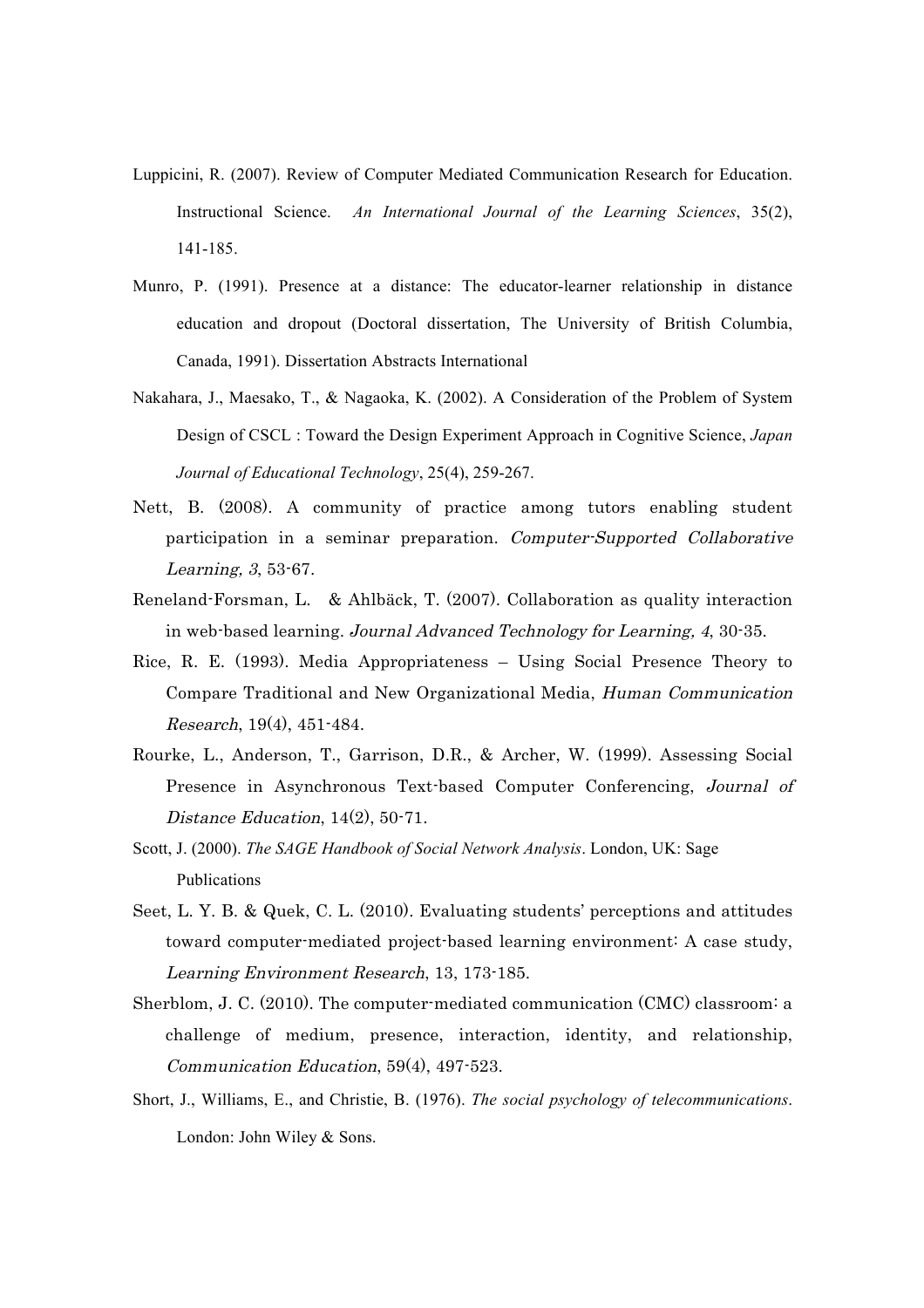- Straarman, J. K., Krol, K., & van der Meijden, H. (2005). Peer interaction in three collaborative learning environments. Journal of Classroom Interaction,  $40(1)$ , 29-39.
- Swan, K., Garrison, D. R., and Richardson, J. C. (2009). A constructivist approach to online learning: The Community of Inquiry framework, In C.R.Payne (Ed.) Information Technology and constructivism in higher education: Progressive learning frameworks, Hershey, PA:IGI Global
- Traphagan, T, W., Chiang, Y,V., Chang, H. M., Wattanawaha, B., Lee, H., Mayrath, M. C., Woo, J., Yoon, H., Jee., M.J., and Resta, P.E. (2010). Cognitive, social and teaching presence in a virtual world and a text chat, *Computers and Education*, 55, 923-936.
- Tu, C-H. (2002). The Measurement of Social Presence in an Online Learning Environment, International Journal on E-Learning, 1(2), 34-45.
- Tu. C-H. (2002). Critical examination of factors affecting interaction on CMC, Journal of Network and Computer Applications, 23, 39-58.
- Tu, C-H. and McIssac, M. (2002). The relationship of social presence and interaction in online classes. American Journal of Distance Education, 16(3), 131-150.
- Vygotsky, L. (1978). Mind in society. Cambridge, MA: Harvard University Press. Original work published in 1930.
- Walther, J. B. & Burgoon, J. K. (1992). Relational Communication in Computer-Mediated Interaction, Human Communication Research, 19(1), 50-88.
- Walther, J. B. (1996). Computer-Mediated Communication: Impersonal, Interpersonal, and Hyperpersonal Interaction, Communication Research, 23(1), 3-43.
- Walther, J.B., Van Der Heide, B., Kim, S., Westerman, D., and Tong, S.T. (2008). The role of friends' behavior on evaluations of individuals' Facebook profiles: Are we known by the company we keep?, Human Communication Research, 34, 28-49.
- Wenger, E. (1998). *Communities of Practice – The Social Fabric If a Learning Organization*. New York, NY: Cambridge University Press.
- Wiener, M. & Mehrabian, A. (1968). *Language within language: Immediacy*, a channel verbal communication. New York, NY, USA: Appleton-Century-Crofts.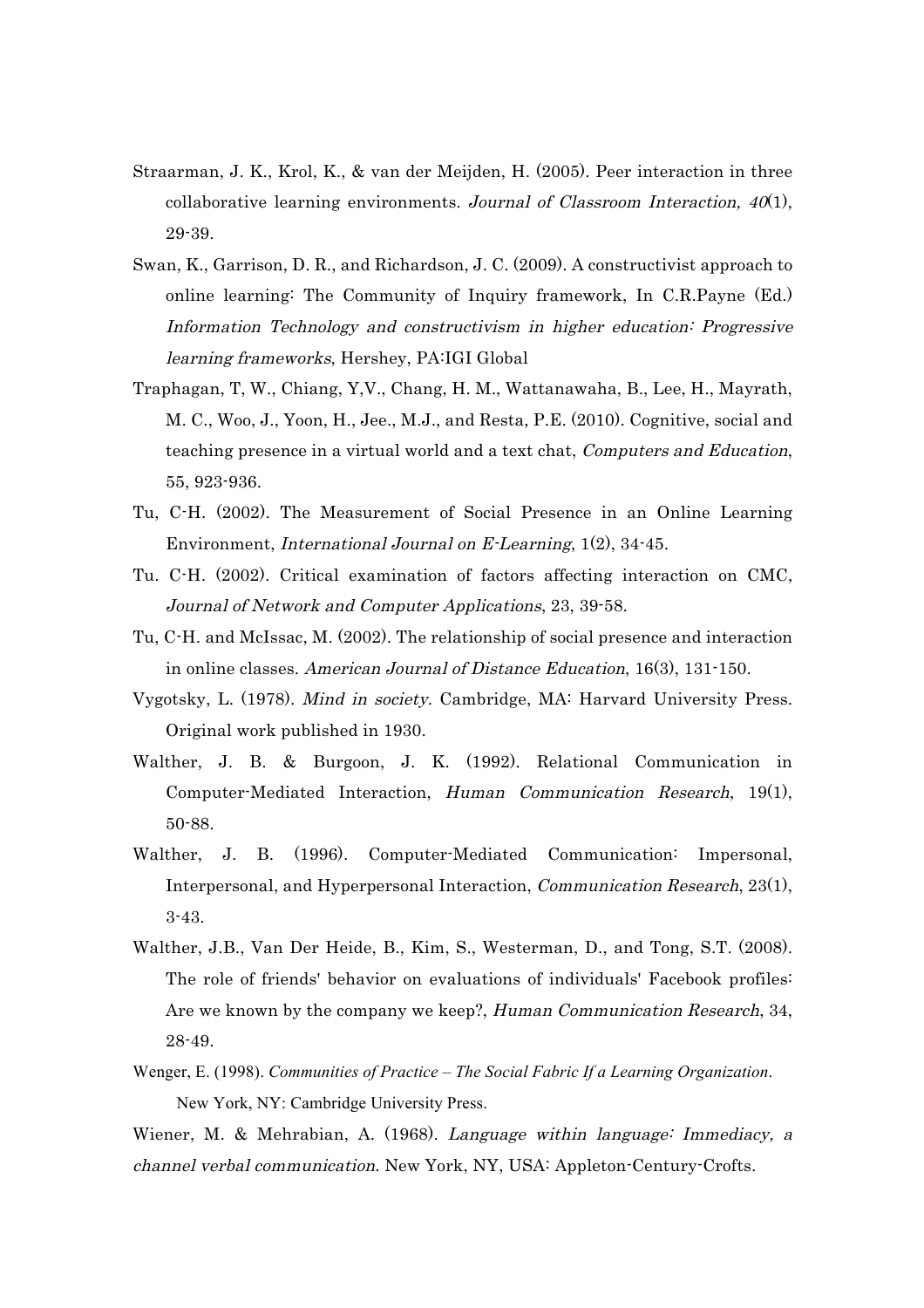- Write, N. (2010). Twittering in teacher education: reflecting on practicum experiences, *Open Learning*, 25(3), 259-265.
- Yamada, M. (2009). The role of social presence in learner-centered communicative language learning using synchronous computer-mediated communication: Experimental study. Computers & Education, 52(4), 820-833.
- Yamada, M., Kitamura, S. (2010). A Review of Social Presence for CSCL Research, Japan Journal of Educational Technology, 33(3), 353-362.
- Yamada, M. (2010). The Development and Evaluation of CSCL based on Social Presence, *Proceedings of e-Learn 2010 - World Conference on E-Learning in Corporate, Government, Healthcare & Higher Education* , 2304-2309

## **ADDITIONAL READING SECTION**

- Arbaugh, J. B., Cleveland-Innes, M., Diaz, S. R., Garrison, D. R., Ice, R., Richardson, J. C., and Swan, K. P. (2008). Developing a community of inquiry instrument: Testing a measure of the Community of Inquiry framework using a multi-institutional sample, *Internet and Higher Education*, 11, 133-136.
- Arbaugh, J. B. (2001). How Instructor Immediacy Behaviors Affect Student Satisfaction and Learning in Web-Based Courses, Business Communication Quarterly, 64(4), 42-54.
- Argyle, M. & Dean, J. (1965). Eye-contact distance and affiliation. Sociometry, 28, 289-304.
- Bandura, A. (1977). *Social Learning Theory*. New York: General Learning Press.
- Bruner, J. (1960). *The process of education*. Cambridge, Mass: Harvard University Press.
- Cercone, K. (2008). Characteristics of Adult Learners with Implications for Online Learning Design, *AACE Journal*, 16(2), 137-159.
- Champness, B. G. (1973). Attitudes Toward Person-Person Communications Media, *Human Factors*, 15(5), 437-447.
- Daft, R. L. & Lengel, R.H. (1986). Organizational Information Requirements, Media Richness and Structural Design, *Management Science*, 32(5), 554-571.
- Garrison, D. R., Anderson, T., & Archer, W. (2000). Critical inquiry in a text-based environment: Computer conferencing in higher education. *The Internet and Higher Education*, 2(2/3), 87-105.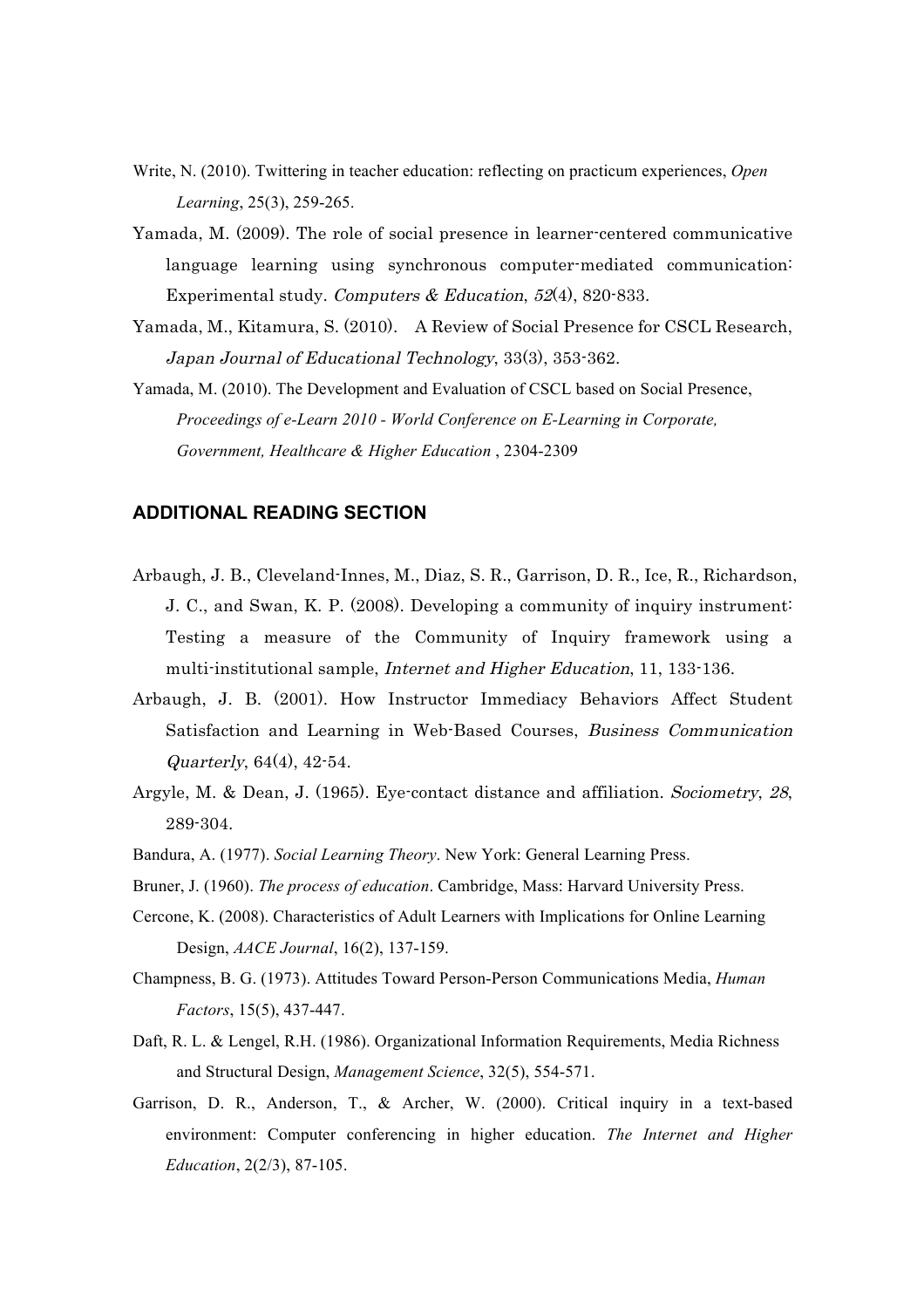- Garrison, D. R. & Anderson, T. (2003). E-learning in the 21st century: A framework for research and practice. London, UK: Routledge-Falmar.
- Garrison, D. R. & Ander son, T., & Archer, W. (2010). The First decade of the community of inquiry framework: A retrospective, Internet and Higher Education, 13, 5-9.
- Gunawardena, C. N. (1995). Social presence theory and implications for interaction and collaborative learning in computer conferences. International Journal of Educational Telecommunications, 1(2/3), 147-166.
- Gunawardena, C. N. & Zittle, F. J. (1997). Social presence as a predictor of satisfaction within a computer-mediated conferencing environment, *American Journal of Distance Education*, *11*(3), 8-26.
- Luppicini, R. (2007). Review of Computer Mediated Communication Research for Education. Instructional Science: An International Journal of the Learning Sciences, 35(2), 141-185.
- Patterson, B. R. & Gojdycz, T. K. (2000). The Relationship Between Computer-Mediated Communication and Communication Related Anxieties, *Communication Research Reports*, 17(3), 278-287.
- Rice, R. E. (1993). Media Appropriateness Using Social Presence Theory to Compare Traditional and New Organizational Media, *Human Communication Research*, 19(4), 451-484.
- Richardson, J. C. & Swan, K. (2003). Examining social presence in online courses in relation to students' perceived learning and satisfaction. *Journal of Asynchronous Learning Network*, *7*(1), 68-88.
- Shen, K. N., Yu, A. Y., & Khalifa, M. (2010). Knowledge Contribution in virtual communities: accounting for multiple dimensions of social presence through social identity, *Behavior & Information Technology*, 29(4), 337-348
- Sherblom, J. C. (2010). The computer-mediated communication (CMC) classroom: a challenge of medium, presence, interaction, identity, and relationship, Communication Education, 59(4), 497-523.
- Short, J., Williams, E., and Christie, B. (1976). *The social psychology of telecommunications*. London: John Wiley & Sons.
- Swan, K., Garrison, D. R., and Richardson, J. C. (2009). A constructivist approach to online learning: The Community of Inquiry framework, In C.R.Payne (Ed.)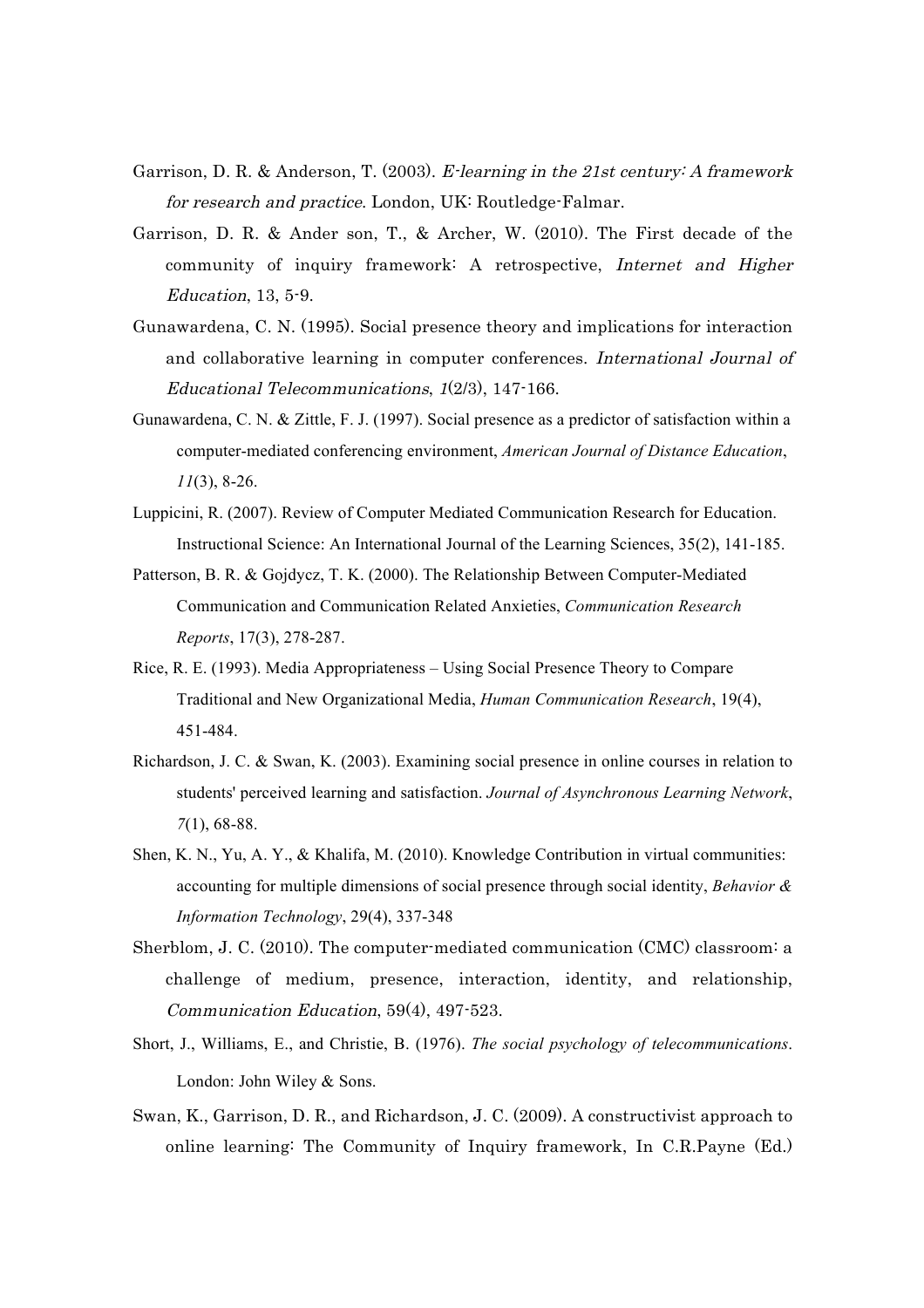Information Technology and constructivism in higher education: Progressive learning frameworks, Hershey, PA:IGI Global

- Swan, K. & Ice, P. (2010). The community of inquiry framework ten years later: Introduction to the special issue. *Internet and Higher Education*, 13, 1-4.
- Theodore, P. (1999). Collaborative versus cooperative learning: A comparison of the two concepts which will help is inderstand the underlying nature of interactive learning. Retrieve from Eric database. (ED448443).
- Traphagan, T, W., Chiang, Y,V., Chang, H. M., Wattanawaha, B., Lee, H., Mayrath, M. C., Woo, J., Yoon, H., Jee., M.J., and Resta, P.E. (2010). Cognitive, social and teaching presence in a virtual world and a text chat, Computers and Education, 55, 923-936.
- Tu, C-H. and McIssac, M. (2002). The relationship of social presence and interaction in online classes. American Journal of Distance Education, 16(3), 131-150.
- Vygotsky, L. (1978). Mind in society. Cambridge, MA: Harvard University Press. Original work published in 1930.
- Wenger, E. (1998). *Communities of Practice – The Social Fabric If a Learning Organization*. New York, NY: Cambridge University Press.
- Walther, J. B. (1996). Computer-Mediated Communication: Impersonal, Interpersonal, and Hyperpersonal Interaction, Communication Research, 23(1), 3-43.
- Walther, J. B. & Burgoon, J. K. (1992). Relational Communication in Computer-Mediated Interaction, *Human Communication Research*, 19(1), 50-88.
- Walther, J.B., Van Der Heide, B., Kim, S., Westerman, D., & Tong, S.T. (2008). The role of friends' behavior on evaluations of individuals' Facebook profiles: Are we known by the company we keep?, Human Communication Research, 34, 28-49.
- Wrench, J. S. & Punyanunt-Carter, N. M. (2007). The Relationship between Computer-Mediated Communication Competence, Apprehension, Self-Efficacy, Perceived Confidence, and Social Presence, Southern Communication Journal, 72(4), 3350378
- Wiener, M. & Mehrabian, A. (1968). Language within language: Immediacy, a channel verbal communication. New York, NY, USA: Appleton-Century-Crofts.
- Yamada, M. (2009). The role of social presence in learner-centered communicative language learning using synchronous computer-mediated communication: